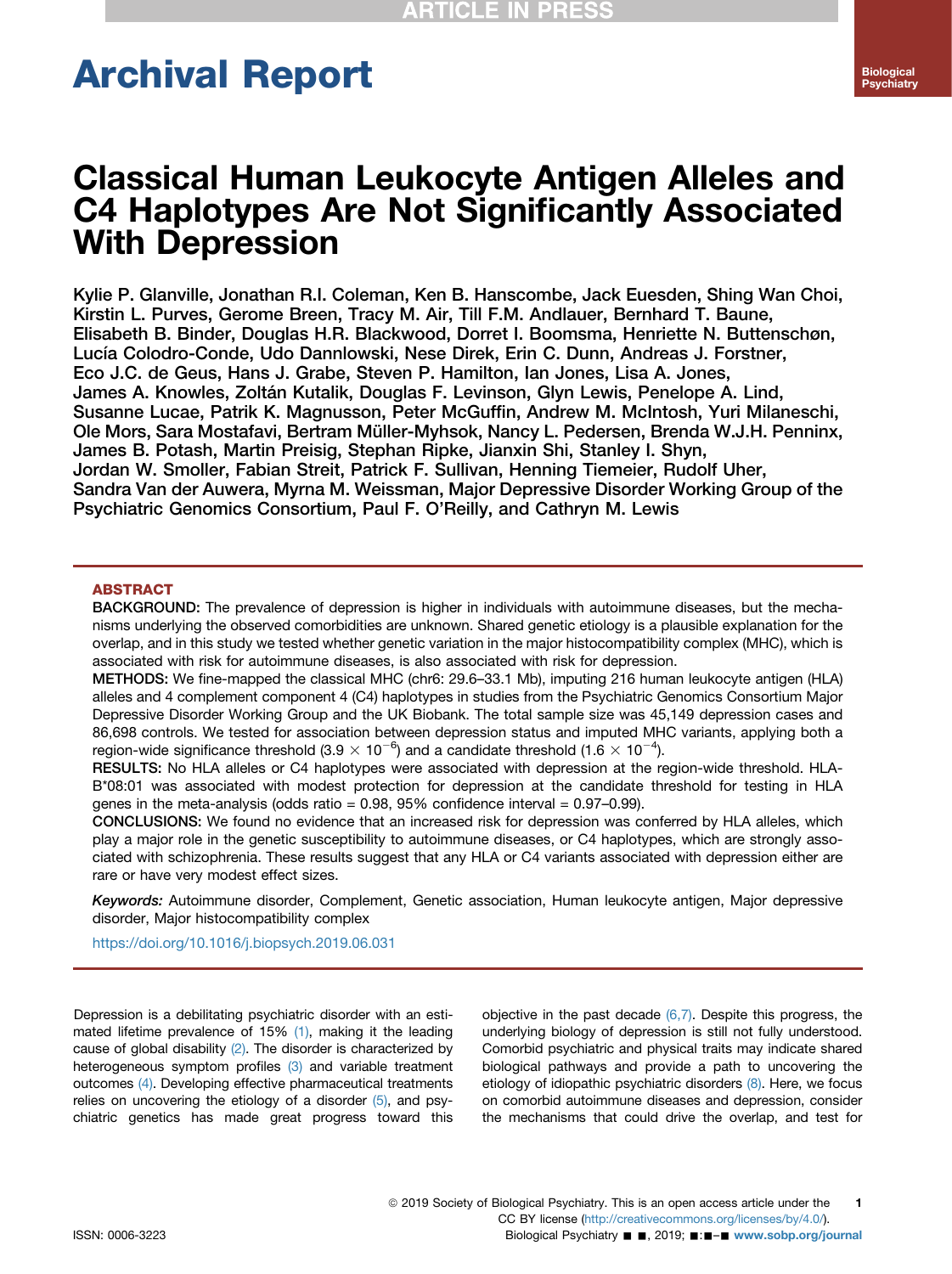### HLA Alleles, C4 Haplotypes, and Depression Risk

evidence of shared genetic influences in the major histocompatibility complex (MHC).

Epidemiological studies indicate that individuals with a history of autoimmune disease are at greater risk of developing mood disorders compared with individuals without a history of autoimmune disease (9–[12\)](#page-10-0). For example, a Danish Registry study [\(9\)](#page-10-0) showed that the risk of developing a mood disorder increased following onset of any autoimmune disease (incident rate ratio = 1.45;  $95\%$  confidence interval  $|CI| = 1.39-1.52$ ).

One interpretation is that the distress arising from autoimmune disorders is causal to the onset of a mood disorder. However, other evidence indicates that the relationship is bidirectional [\(13,14\).](#page-10-0) For example, another Danish Registry study [\(13\)](#page-10-0) showed that individuals with depression were at increased risk for developing any autoimmune disease (incident rate ratio = 1.25, 95% CI = 1.19-1.31) and that this increase remained relatively stable across the first decade after diagnosis of depression.

There are several plausible explanations for the observed overlap between depression and autoimmunity. Shared environmental influences may increase risk for both disorders—for example, stress is a risk factor for autoimmune disease  $(15)$ and there is a phenotypic and genetic correlation between anxiety and depression [\(16\).](#page-10-0) Another view is that shared genetic influences act on autoimmune disease and depression through common immune pathways. Efforts to identify shared genetic influences were undertaken in a recent genome-wide association study (GWAS) of depression, using linkage disequilibrium (LD) score regression to estimate genetic correlations between depression and autoimmune diseases [\(17\)](#page-11-0). There was no evidence for significant cross-trait correlations; the strongest correlation observed was between depression and inflammatory bowel disease  $(r<sub>G</sub> = .07, p = .06)$ . However, methods to detect genome-wide pleiotropy will not detect shared association at specific variants. Genetic variation in the MHC, which plays a crucial role in human immunity [\(18\)](#page-11-0), should be thoroughly interrogated in depression.

The MHC is divided into 3 functionally distinct regions: class I and II regions contain highly polymorphic human leukocyte antigen (HLA) genes that are strongly associated with risk for autoimmune disease (19–[21\),](#page-11-0) and the class III region contains complement component 4 (C4) genes, which are strongly associated with risk for schizophrenia [\(22\)](#page-11-0). Three recent GWASs indicated that genetic variation within the MHC is involved in risk for depression [\(17,23,24\)](#page-11-0), with the strongest association located in the classical or extended class I region.

Highly polymorphic loci and long-range LD in the MHC complicate the interpretation of single nucleotide polymorphism (SNP) associations [\(17\).](#page-11-0) However, imputed HLA alleles [\(25\)](#page-11-0) and C4 haplotypes [\(22\)](#page-11-0) can dissect SNP signal in the region with fine-mapping techniques. We used this approach to test whether genetic variation associated with autoimmune disease and schizophrenia is also associated with depression. Common SNPs in the MHC were tested to confirm that the pattern of association with depression was consistent with the pattern observed in previous GWASs and to provide a backbone of association across this region [\(17\).](#page-11-0) We imputed HLA variants and common C4 haplotypes and tested whether these were associated with depression. We additionally extracted HLA alleles that increase risk of autoimmune

diseases to test for association with depression. Finally, to explore the relationship between the association with HLA alleles and C4 haplotypes, we tested for association of depression with genetically predicted C4A brain expression and performed conditional analysis to assess evidence for association at HLA alleles and C4 haplotypes in strong LD.

To our knowledge, this is the first study to leverage imputation to interrogate the involvement of HLA alleles and C4 haplotypes in depression. Our efforts should lead to a better understanding of the role of these loci in depression and may provide insights into the mechanisms driving comorbid autoimmunity and depression.

### METHODS AND MATERIALS

#### **Participants**

Participant data came from a subset of the Major Depressive Disorder Working Group of the Psychiatric Genomics Consortium (PGC-MDD) [\(17\)](#page-11-0) and from the UK Biobank (UKB) [\(26\)](#page-11-0) to give a total of 131,847 individuals of European ancestry (55% female subjects, 45,149 depression cases, and 86,698 controls). Individual-level genotype and phenotype data were available for 26 PGC-MDD studies, totaling 39,145 individuals (54% female subjects, 15,805 cases, and 23,340 controls). Across the PGC-MDD studies, structured diagnostic interviews were conducted to identify case subjects with a lifetime diagnosis of MDD according to the DSM-IV [\(27\),](#page-11-0) the ICD-9 [\(28\)](#page-11-0), the ICD-10 [\(29\)](#page-11-0), or the Composite International Diagnostic Interview Short Form [\(30\)](#page-11-0). In most PGC-MDD studies, bipolar disorder, nonaffective psychosis, and substance use disorder were exclusion criteria in the cases, and controls were screened for absence of MDD and other psychiatric disorders. Ethical approvals were obtained by the principal investigators of each study, with all participants giving full informed consent.

The UKB is a prospective cohort study that has collected genotype and phenotype data for more than 500,000 individuals across the UK, between 40 and 69 years of age at recruitment [\(26\)](#page-11-0). A total of 157,366 UKB participants completed an online mental health questionnaire, which as-sesses lifetime depressive disorder [\(31\)](#page-11-0). Using the recommended mental health questionnaire scoring protocol [\(31\)](#page-11-0), we identified 29,344 individuals with lifetime depressive disorder and 63,358 controls. Cases were excluded if they endorsed diagnosis of psychosis or bipolar disorder. Controls were excluded if they endorsed diagnosis of any psychiatric disorder in the mental health questionnaire, or self-reported depression or use of antidepressant medication at baseline and follow-up interviews, or had a mood disorder according to hospital episode statistics, or met the criteria for a mood disorder according to Smith et al. [\(32\)](#page-11-0). Further details of the PGC-MDD and UKB samples are in Table S1 in Supplement 2.

### Genotyping and Quality Control

Quality control (QC) of genotype data in the 26 PGC-MDD studies was performed by the PGC Statistical Analysis Group using the ricopili pipeline [\(17\)](#page-11-0) with the following thresholds: SNP missingness (before individual  $QC$ ) < 0.05, individual missingness  $<$  0.02, SNP missingness (after individual QC)  $<$ 0.02, deviation from heterozygosity  $|F_{\text{het}}|$  < 0.20, Hardy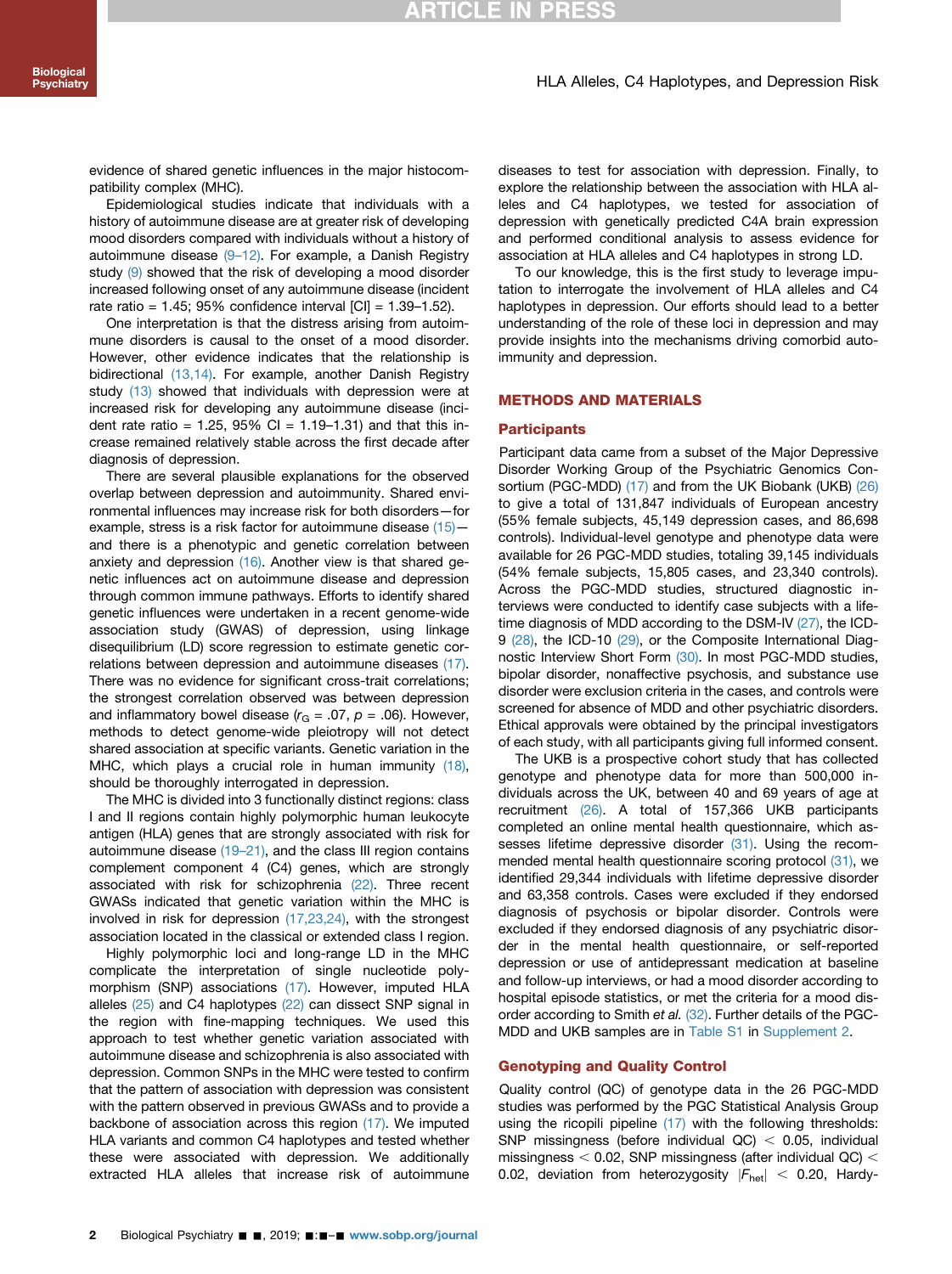<span id="page-2-0"></span>Weinberg equilibrium p value  $> 10^{-10}$  (cases) and p value  $> 10^{-6}$  (controls). After imputation with the 1000 Genomes reference panel  $(17)$ , SNPs with INFO score  $> 0.8$  and minor allele frequency (MAF)  $> 0.05$  were retained for relatedness testing and principal component analysis. One individual from each pair with relatedness  $> 0.2$  was removed, and only individuals of European ancestry were retained.

Using genotype data that had undergone preliminary QC by the UKB [\(26\)](#page-11-0), we created an inclusion list of individuals of European ancestry using 4-means clustering on the first 2 principal components provided by the UKB. Using relatedness kinship (KING) estimates provided by the UKB, we removed 1 individual from each pair up to 3rd-degree relationships (KING  $r^2 > .044$ ) [\(33\)](#page-11-0). In the remaining data, we applied QC with the following thresholds: SNP missingness (before individual  $QC$ ) < 0.02, individual missingness < 0.02, SNP missingness (after individual  $QC$ )  $<$  0.02, MAF  $>$  0.01, Hardy-Weinberg equilibrium  $p$  value  $> 10^{-8}$ . The UKB [\(26\)](#page-11-0) imputed SNPs using the IMPUTE4 software [\(26\)](#page-11-0) with the Haplotype Reference Consortium reference panel [\(34\)](#page-11-0) and the UK10K Consortium reference panel [\(35\)](#page-11-0) to produce dosage data in BGEN file format (version 1.2) [\(36\).](#page-11-0) We extracted imputed SNPs from the classical MHC (chr6: 29,640,000–33,120,000) and converted to PLINK 2 binary format for association analyses in PLINK 2.0 [\(37\).](#page-11-0)

#### HLA Allele and C4 Haplotype Imputation

HLA alleles were imputed using genotype data from the PGC-MDD studies using the SNP2HLA software [\(25\)](#page-11-0) with the Type 1 Diabetes Genetics Consortium reference panel [\(38\)](#page-11-0) to produce dosage data in Beagle format [\(39\).](#page-11-0) The Type 1 Diabetes Genetics Consortium reference panel contains MHC haplotype information to enable imputation of HLA alleles at 2-digit and 4-digit resolution in 8 HLA genes: HLA-A, HLA-B, and HLA-C in the classical class I MHC and HLA-DRB1, HLA-DQA1, HLA-DQB1, HLA-DPA1, and HLA-DPB1 in the classical class II MHC.

HLA alleles were imputed in the UKB by the core analytical team using the HLA\*IMP:02 software [\(26\)](#page-11-0) with multipopulation reference panels [\(40\)](#page-11-0). Collectively, the reference panels contained MHC haplotype information to enable imputation of HLA alleles in 11 HLA genes: HLA-A, HLA-B, and HLA-C in the classical class I MHC and HLA-DRB5, HLA-DRB4, HLA-DRB3, HLA-DRB1, HLA-DQA1, HLA-DQB1, HLA-DPA1, and HLA-DPB1 in the classical class II MHC. Only HLA alleles at 4-digit resolution have been made available by the UKB. HLA alleles were encoded as biallelic in the PGC-MDD and UKB data such that imputed dosages referred to the presence of 0, 1, or 2 copies of each HLA allele.

C4 haplotypes were imputed using genotype data in the PGC-MDD and UKB using the SNP2HLA software [\(25\)](#page-11-0) with the C4 reference panel developed by the McCarroll Lab [\(38\)](#page-11-0) ([http://mccarrolllab.com/wp-content/uploads/2014/12/MHC\\_](http://mccarrolllab.com/wp-content/uploads/2014/12/MHC_haplotypes_CEU_HapMap3_ref_panel.bgl) [haplotypes\\_CEU\\_HapMap3\\_ref\\_panel.bgl](http://mccarrolllab.com/wp-content/uploads/2014/12/MHC_haplotypes_CEU_HapMap3_ref_panel.bgl)) to produce dosage data in Beagle format [\(39\).](#page-11-0) The reference panel consists of SNP and C4 haplotypes within the extended MHC (25–34 Mb on chromosome 6) for 110 individuals from the HapMap CEU population. The reference panel contains 17 C4 haplotypes, defined by copy number variation of C4A and

| Gene                     | PGC-MDD UKB |     | PGC-MDD and<br><b>UKB</b> | Variants in Both Variants in Either<br>PGC-MDD or<br><b>UKB</b> |  |  |
|--------------------------|-------------|-----|---------------------------|-----------------------------------------------------------------|--|--|
| HLA-A                    | 31          | 13  | 13                        | 31                                                              |  |  |
| HLA-B                    | 48          | 18  | 18                        | 48                                                              |  |  |
| HLA-C                    | 30          | 14  | 14                        | 30                                                              |  |  |
| <b>HLA-DPA</b>           | 5           | 3   | 3                         | 5                                                               |  |  |
| <b>HLA-DPB</b>           | 25          | 11  | 11                        | 25                                                              |  |  |
| <b>HLA-DOA</b>           | 12          | 7   | 7                         | 12                                                              |  |  |
| <b>HLA-DOB</b>           | 19          | 12  | 12                        | 19                                                              |  |  |
| <b>HLA-DRB</b>           | 37          | 24  | 15                        | 46                                                              |  |  |
| <b>Total HLA Alleles</b> | 207         | 102 | 93                        | 216                                                             |  |  |
| C4 Haplotypes            | 4           | 4   | $\overline{4}$            | 4                                                               |  |  |

Table 1. Number of Variants Imputed in  $\geq$  2 of the 26 PGG-MDD Studies and the UK Biobank Sample

C4, complement component 4; HLA, human leukocyte antigen; PGC-MDD, Major Depressive Disorder Working Group of the Psychiatric Genomics Consortium; SNP, single nucleotide polymorphism; UKB, UK Biobank.

SNPs 49,611 47,799 40,561 56,779

C4B genes in short and long form. Four C4 haplotypes with frequency > 0.01 were retained: AL-AL, AL-BL, AL-BS, and BS (where A and B correspond to 2 isotypes of the C4 gene and L and S correspond to the long and short forms). Of the common C4 haplotypes, 3 (AL-AL, AL-BL, and AL-BS) segregate on 2, 3, and 5 different SNP haplotypes, respectively. Association results for these C4 haplotypes were calculated by meta-analyzing across SNP haplotypes corresponding to each C4 structure.

### Statistical Analyses

In the PGC-MDD group, we tested each HLA allele and C4 haplotype for association with MDD case-control status using an additive logistic regression model applied to dosage data. We included 6 principal components to control for population structure. We extracted association results for SNPs in the classical MHC from PGC-MDD analyses in each study, applying further QC such that only variants with a MAF  $>0.01$ and an INFO score  $\geq$ 0.6 were retained. Post-QC variants were meta-analyzed across the 26 PGC-MDD studies using an inverse-variance weighted approach.

In the UKB sample, we tested each HLA allele, C4 haplotype, and imputed SNP for association with depression case-control status using an additive linear regression model applied to dosage data. We regressed 6 principal components (calculated by the UKB), batch, and center on the depression phenotype using logistic regression in R 3.4.1  $(41)$ , and used the residuals as the outcome variable in subsequent linear regression. We filtered for variants with a MAF  $>$ 0.01 and an INFO score  $\geq$ 0.6 before meta-analyzing across the PGC-MDD and UKB results. Analyses were performed using PLINK (version 1.9 and version 2.0) [\(37\).](#page-11-0) Further details of QC, imputation, and analysis are given in the Supplement.

To calculate the MHC region-wide significance threshold, we used the Genetic Type I error calculator (GEC)  $(42)$ , an online resource that calculates the number of effective tests by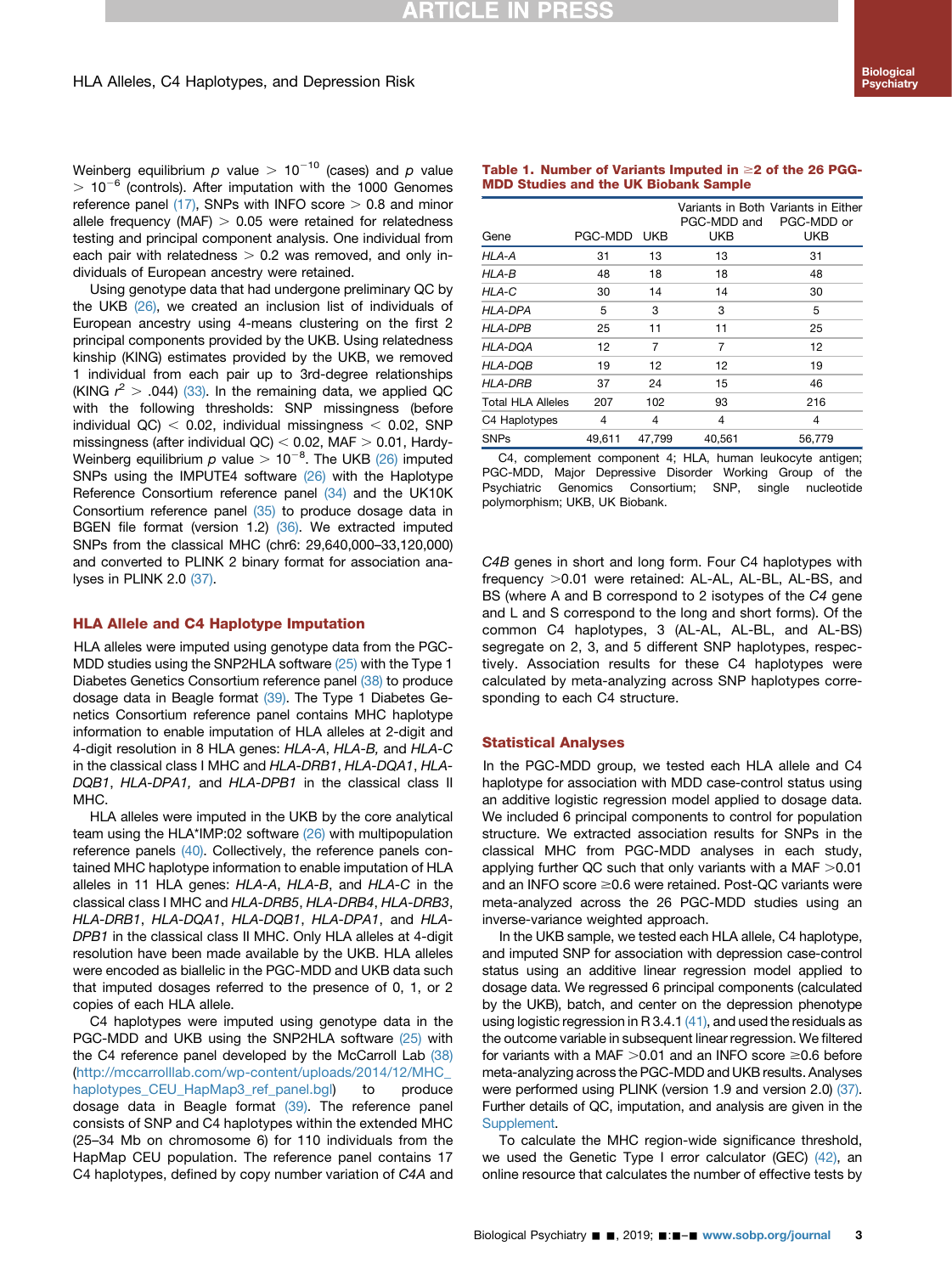<span id="page-3-0"></span>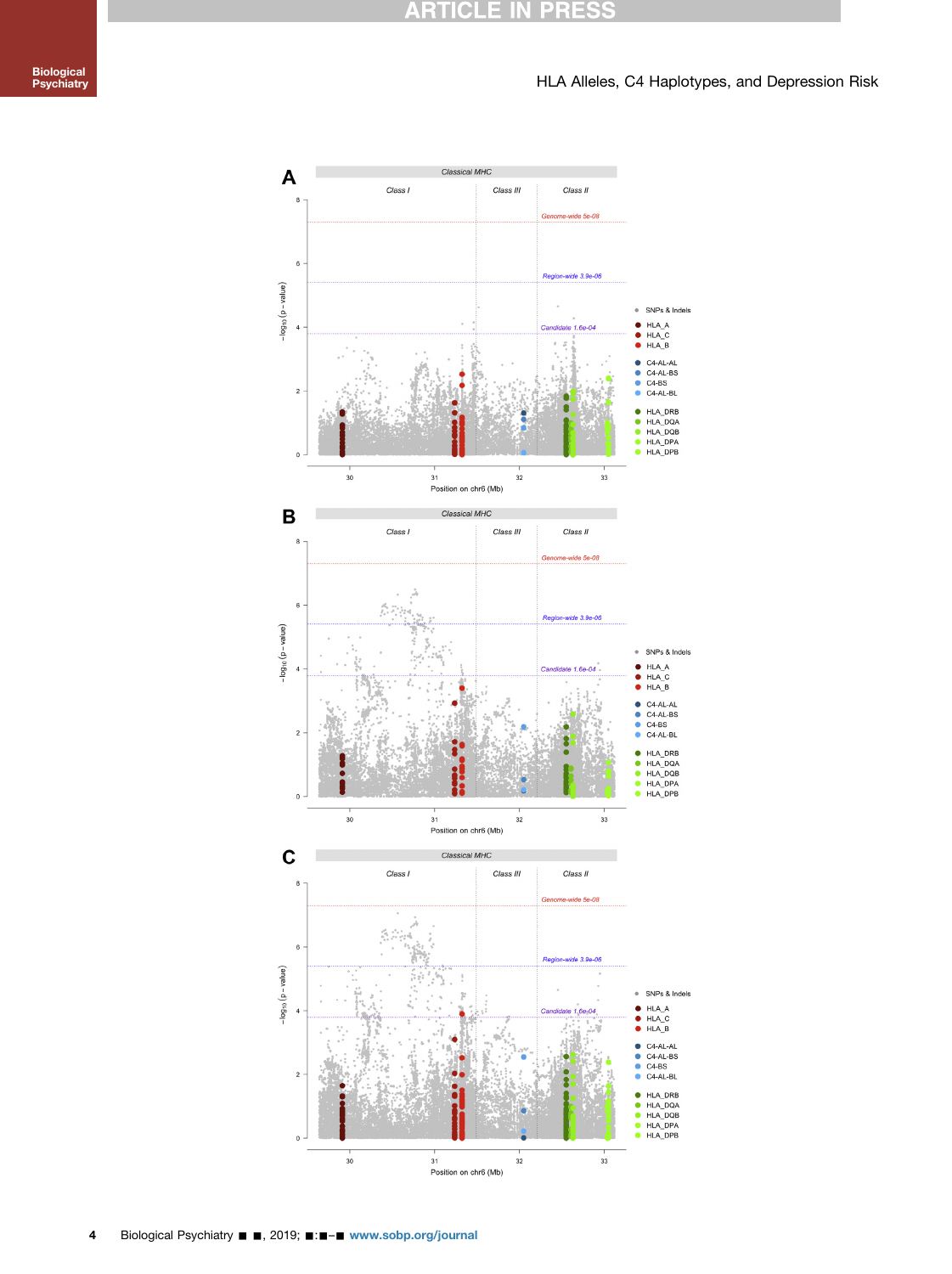estimating LD between variants and applying a Bonferroni correction. We calculated a conservative region-wide significance threshold (3.9  $\times$  10<sup>-6</sup>), controlling for all imputed SNPs in the classical MHC, and a candidate significance threshold (1.6  $\times$  10<sup>-4</sup>), controlling only for HLA intragenic SNPs in the classical MHC. A summary of all analyses performed is given in Table S2 in Supplement 2.

We used the Genetic Power Calculator [\(43\)](#page-11-0) to estimate power at the minimum and maximum INFO score thresholds. At an INFO score of 1.0, the effective sample size was 45,149 cases and 86,698 controls. For an HLA allele of frequency 0.05 (the median in our study), we had 80% power to detect an odds ratio (OR)  $>$  1.09, at a region-wide significance level of  $\alpha$  = 3.9  $\times$  10<sup>-6</sup>. At an INFO score of 0.6, the effective sample size was 27,089 cases and 52,018 controls. For an HLA allele of frequency 0.05, we had 80% power to detect an OR  $>1.12$ , at a region-wide significance level of  $\alpha = 3.9 \times 10^{-6}$ .

We compared the imputation accuracy and frequency of HLA alleles and C4 haplotypes in the PGC-MDD and UKB samples for variants present in both samples. The average imputation INFO score and frequency were calculated by weighting variant INFO scores and frequencies by the effective sample size in each PGC-MDD study.

The genetic correlation between the PGC-MDD and UKB samples was calculated using the LD Score software (version 1.0.0) [\(44\)](#page-11-0) using GWAS summary statistics for these data sets that had been previously calculated  $(17,45)$ . The local heritability of depression in the MHC was calculated using the HESS software [\(46\),](#page-11-0) which partitions heritability into LD blocks across the genome. Using summary statistics from the PGC-MDD GWAS of depression [\(17\)](#page-11-0) (excluding 23andMe data), we calculated the genome-wide heritability of depression and extracted the heritability estimates for the 5 LD partitions that constitute the extended MHC.

Drawing on evidence from epidemiological studies [\(9,13\)](#page-10-0), we identified autoimmune diseases with evidence for a bidirectional relationship with depression. We identified individuals affected by these autoimmune diseases in the UKB using hospital episode statistics and self-reported conditions. HLA risk alleles for these autoimmune diseases were identified by conducting a PubMed search using the terms "HLA" and relevant disease name. HLA alleles with evidence for independent association (p  $<$  3.9  $\times$  10<sup>-6</sup>) in European populations were retained. We evaluated evidence for involvement of these HLA alleles in depression, selecting those with MAF  $>0.05$  in our study. We used the GEC [\(42\)](#page-11-0) to determine the effective number of tests across 14 HLA alleles, and we obtained the  $p$  value threshold of  $.05/11.75 = .004$ .

To dissect the combined contribution of HLA alleles and C4 haplotypes to risk of depression, we performed conditional analysis of HLA alleles associated with depression and C4 haplotypes in strong LD with these variants. The LD  $(r^2)$ 

=

between each common C4 haplotype (AL-AL, AL-BL, AL-BS, and BS) and all imputed HLA alleles in the UKB data set was calculated using PLINK [\(37\)](#page-11-0).

Genetically predicted C4A brain expression was calculated for each individual. We leveraged work from Sekar et al. [\(22\),](#page-11-0) who estimated the contribution of each C4 structure to C4A brain expression in postmortem brain tissue. From this model, we estimated C4A brain expression corresponding to each C4 haplotype (Table S3 in Supplement 2) and calculated individual-level C4A brain expression by multiplying the dosage for each C4 haplotype by the corresponding value for C4A brain expression. We then tested genetically predicted C4A brain expression for association with depression in the PGC-MDD and UKB samples.

### RESULTS

In total, 207 HLA alleles were imputed in at least 2 PGC-MDD studies, and 102 HLA alleles were imputed in the UKB sample, of which 93 were shared across data sets ([Table 1](#page-2-0)). Variants imputed in either data set were included in the final metaanalysis (minimum effective sample size was 669 for HLA-B-3906 in the PGC-MDD). Four C4 haplotypes (AL-AL, AL-BL, AL-BS, BS) were imputed in all data sets.

There was strong consistency between the frequency and INFO scores of HLA alleles and C4 haplotypes imputed in both the PGC-MDD and UKB samples (correlation  $r = .99$  for frequency and  $r = .86$  for INFO score) (Figures S2 and S3 in Supplement 1). The INFO score for imputed alleles was higher in the UKB than in the PGC-MDD studies (UKB mean  $= 0.98$ , PGC-MDD mean  $=$ 0.96), possibly because of the larger HLA reference panel or greater efficiency of the imputation algorithm used.

The genetic correlation between the PGC-MDD and the UKB samples was  $0.79$  (SE = 0.088). The genome-wide heritability estimate of MDD on the liability scale was  $0.09$  (SE = 0.01). The estimate of local heritability of MDD across the 5 LD partitions within the MHC was not significant (Figure S4 in Supplement 1, Table S4 in Supplement 1).

Testing for association with depression in the PGC-MDD sample, no HLA allele, C4 haplotype, or SNP surpassed region-wide significance [\(Figure 1A](#page-3-0)). In the UKB, no HLA allele or C4 haplotype surpassed region-wide significance [\(Figure 1B](#page-3-0)). The allele with strongest evidence for association was HLA-B\*08:01 ( $p = 4 \times 10^{-4}$ , OR = 0.98, 95% CI = 0.97–0.99). Among SNPs, 70 met region-wide significance (Table S5 in Supplement 2). The variant with the lowest  $p$  value was a SNP in the classical class I region: rs1264373 ( $p =$  $3.21 \times 10^{-7}$ , OR = 0.97, 95% CI = 0.96-0.98). All variants surpassing region-wide significance were in LD with rs1264373 (0.66  $<$   $r^2$   $<$  1.00), and rs1264373 was also in LD with the most significant MHC SNP in the PGC-MDD GWAS [\(17\)](#page-11-0) (rs115507122,  $r^2$  = .63).

Figure 1. Region-wide Manhattan plots for single nucleotide polymorphisms (SNPs) (gray), human leukocyte antigen (HLA) alleles (HLA-A, HLA-B, and HLA-C [red] and HLA-DPA, HLA-DPB, HLA-DQA, HLA-DQB, and HLA-DRB [green]), and complement component 4 (C4) haplotypes (C4-AL-AL, C4-AL-BS, C4-BS, and C4-AL-BL [blue], where A and B represent the isotype of the C4 gene, L indicates the long form, and S indicates the short form) in (A) Major Depressive Disorder Working Group of the Psychiatric Genomics Consortium (PGC-MDD) studies, (B) UK Biobank sample, and (C) meta-analysis of PGC-MDD studies and UK Biobank sample. chr, chromosome; Indels, insertions and deletions; MHC, major histocompatibility complex.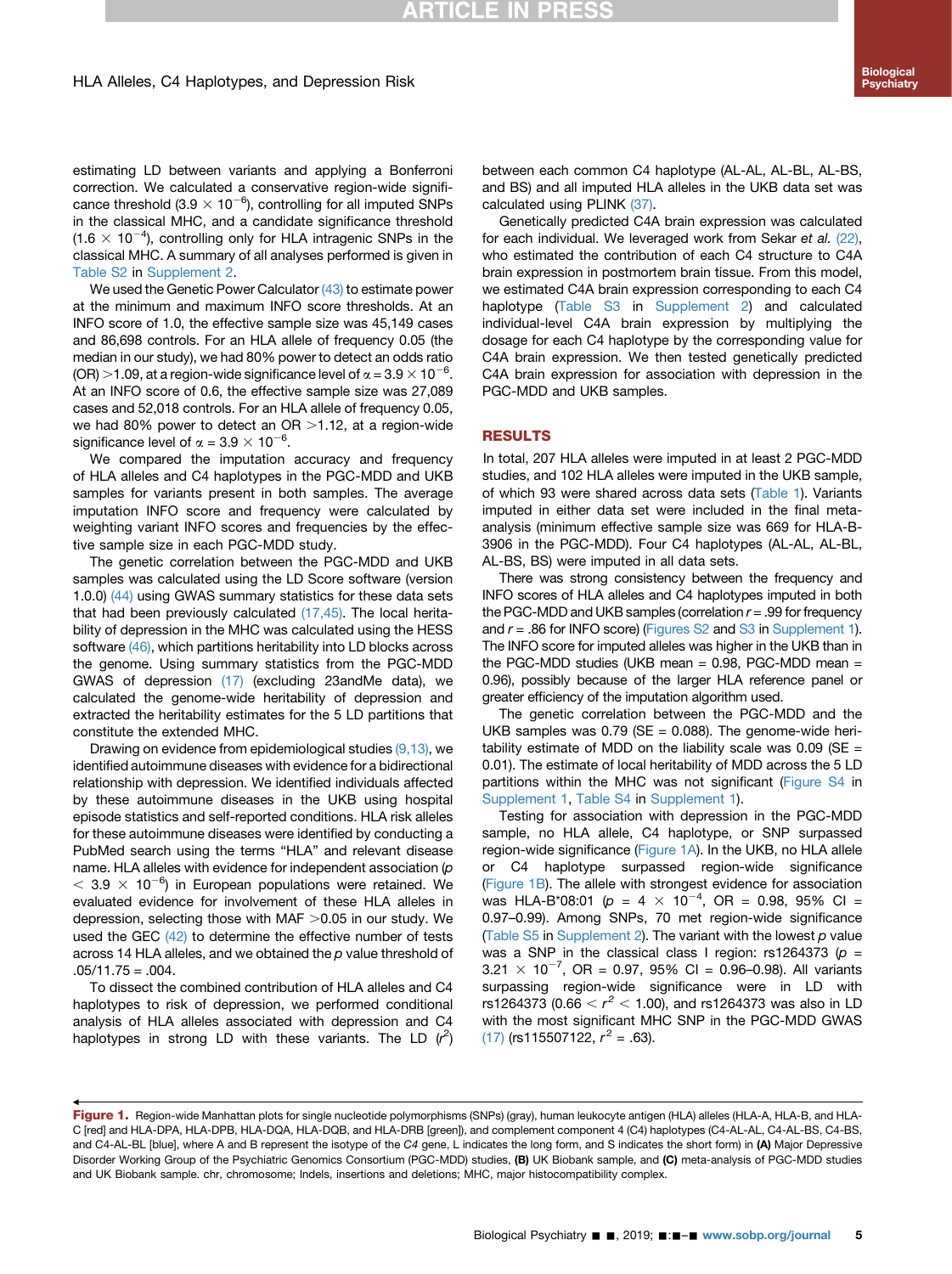In the meta-analysis, no HLA allele or C4 haplotype met region-wide significance; HLA-B\*0801 met the candidate threshold ( $p = 1.26 \times 10^{-4}$ , OR = 0.98, 95% CI = 0.97-0.99) ([Figure 1C](#page-3-0)). A total of 143 SNPs reached region-wide significance (Table S6 in Supplement 2). The variant with the lowest p value was a SNP in the classical class I region: rs9262120 ( $p = 8.74 \times 10^{-8}$ , OR = 1.03, 95% CI = 1.02–1.05). This SNP was in LD with the other 142 significant variants (0.44  $<$   $r^2$   $<$ 1.00), and with the most significant SNP within the MHC in the PGC-MDD GWAS [\(17\)](#page-11-0)  $(r^2 = 0.66)$ . Low heterogeneity was observed between most variants in the UKB and PGC-MDD meta-analysis; 72% of variants had an  $l^2$  value below 0.25 (Figures S5 and S6 in Supplement 1).

We identified 6 autoimmune diseases with evidence for a bidirectional relationship with depression: Crohn's disease, multiple sclerosis, primary adrenocortical insufficiency, psoriasis vulgaris, systemic lupus erythematosus (SLE), and type 1 diabetes mellitus  $(9,13)$ . We identified 14 HLA alleles associated with risk for these autoimmune diseases ( $\rho <$  3.9  $\times$  10 $^{-6}$ ) in European populations (47–[58\),](#page-11-0) with MAF  $>$ 0.05 in our study. Three HLA alleles had evidence for association with depression after correcting for multiple testing ( $p < .004$ ): HLA-B\*08:01 and HLA-DQB1\*02:01 (SLE) and HLA-DRB1\*03:01 (multiple sclerosis, primary adrenocortical insufficiency, SLE) (Table 2). These alleles were in strong LD with the C4-BS haplotype in the UKB sample; the  $r^2$  values with HLA-B\*08:01, HLA-DRB1\*03:01, and HLA-DQB1\*02:01 were 0.73,

0.70, and 0.68, respectively (Figure S7 in Supplement 1 and Tables S7 and S8 in Supplement 1). Evidence for association with the HLA alleles attenuated after conditioning on C4-BS  $(p = .008, p = .2,$  and  $p = .3$ , respectively), but the HLA allele showed stronger association than the C4-BS haplotype did (Tables S9–11 in Supplement 1).

Genetically predicted C4A brain expression was not significantly associated with depression status in the PGC-MDD sample ( $p = .066$ , OR = 1.06, 95% CI = 1.00-1.13), the UKB sample ( $p = .333$ , OR = 1.01, 95% CI = 0.99-1.03), or the metaanalysis ( $p = .150$ , OR = 1.01, 95% CI = 0.99-1.03) ([Figure 2](#page-6-0) and Table S12 in Supplement 2).

### **DISCUSSION**

To further understand the mechanisms driving comorbid autoimmunity and depression, we investigated evidence for shared genetic influences in the MHC, a region harboring genetic risk for autoimmune diseases and psychiatric disorders. Our primary aim was to test HLA alleles and C4 haplotypes for association with depression. Under a conservative region-wide significance threshold testing for all variants in the MHC, we found no evidence that HLA alleles, which play a major role in susceptibility to autoimmune diseases, or C4 haplotypes, which are strongly associated with risk for schizophrenia, also confer risk for depression. However, under a candidate threshold, correcting for SNPs within HLA genes, HLA-B\*0801 had significant

#### Table 2. HLA Alleles Associated With Risk for 6 Autoimmune Diseases

|                                                                     |                       | Effect in<br>Autoimmune |               |         |      |            |           |               |               |                        |
|---------------------------------------------------------------------|-----------------------|-------------------------|---------------|---------|------|------------|-----------|---------------|---------------|------------------------|
| Trait (References) [Prevalence in the UKB                           |                       | <b>Disease</b>          |               | PGC-MDD |      | <b>UKB</b> |           | Meta-analysis |               |                        |
| Sample in Depression Cases, Controls]                               | <b>HLA Allele</b>     | <b>OR</b>               | 95% CI        | Frq     | 0R   | Frq        | <b>OR</b> | OR.           | 95% CI        | p Value                |
| Crohn's Disease (47,48) [0.46%, 0.39%]                              | HLA-A*03:01           | 1.10                    | $1.07 - 1.15$ | 0.15    | 0.96 | 0.14       | 0.99      | 0.99          | $0.98 - 1.00$ | .176                   |
|                                                                     | HLA-C*06:02           | 1.17                    | $1.13 - 1.23$ | 0.09    | 1.00 | 0.09       | 1.02      | 1.02          | $1.00 - 1.04$ | .043                   |
|                                                                     | HLA-DRB1*07:01        | 1.14                    | $1.10 - 1.18$ | 0.13    | 1.01 | 0.14       | 1.01      | 1.01          | $1.00 - 1.02$ | .179                   |
|                                                                     | HLA-DRB1*13:02        | 1.20                    | $1.13 - 1.28$ | 0.05    | 0.97 | 0.04       | 0.99      | 0.99          | $0.97 - 1.01$ | .431                   |
| Multiple Sclerosis (49,50) [0.48%, 0.27%]                           | HLA-DQB1*03:02        | 1.30                    | 1.23-1.37     | 0.11    | 1.00 | 0.10       | 1.00      | 1.00          | $0.99 - 1.01$ | .537                   |
|                                                                     | HLA-DRB1*03:01        | 1.16                    | $1.10 - 1.22$ | 0.13    | 0.95 | 0.15       | 0.98      | 0.98          | $0.97 - 0.99$ | .003 <sup>a</sup>      |
|                                                                     | <b>HLA-DRB1*15:01</b> | 3.92                    | $3.74 - 4.12$ | 0.14    | 0.98 | 0.14       | 1.00      | 0.99          | $0.98 - 1.00$ | .355                   |
| Primary Adrenocortical Insufficiency<br>(Addison's Disease) (51,52) | HLA-DRB1*03:01        | 2.93                    | $2.12 - 4.04$ | 0.13    | 0.95 | 0.15       | 0.98      | 0.98          | $0.97 - 0.99$ | .003 <sup>a</sup>      |
| Psoriasis Vulgaris (53,54) [1.56%, 1.21%]                           | HLA-A*02:01           | 1.20                    | 1.08-1.33     | 0.28    | 1.01 | 0.27       | 1.01      | 1.01          | $1.00 - 1.02$ | .005                   |
|                                                                     | HLA-C*06:02           | 3.57                    | $3.12 - 4.08$ | 0.09    | 1.00 | 0.09       | 1.02      | 1.02          | $1.00 - 1.04$ | .043                   |
|                                                                     | HLA-DQA1*02:01        | 1.99                    | $1.74 - 2.27$ | 0.13    | 1.01 | 0.14       | 1.01      | 1.01          | $1.00 - 1.02$ | .212                   |
| Systemic Lupus Erythematosus (55,56)                                | HLA-B*08:01           | 1.84                    | 1.70-1.99     | 0.12    | 0.96 | 0.14       | 0.98      | 0.98          | $0.97 - 0.99$ | $1.26 \times 10^{-4a}$ |
| $[0.21\%, 0.11\%]$                                                  | HLA-DQA1*01:02        | 1.31                    | $1.22 - 1.40$ | 0.20    | 0.97 | 0.19       | 0.99      | 0.99          | $0.98 - 1.00$ | .163                   |
|                                                                     | HLA-DQB1*02:01        | 1.84                    | $1.71 - 1.99$ | 0.13    | 0.95 | 0.15       | 0.98      | 0.98          | $0.97 - 0.99$ | .002 <sup>a</sup>      |
|                                                                     | HLA-DRB1*03:01        | 1.87                    | $1.73 - 2.02$ | 0.13    | 0.95 | 0.15       | 0.98      | 0.98          | $0.97 - 0.99$ | .003 <sup>a</sup>      |
| Type 1 Diabetes Mellitus (57,58)                                    | HLA-A*24:02           | 1.32                    | <b>NA</b>     | 0.08    | 0.97 | 0.07       | 1.01      | 1.00          | $0.98 - 1.02$ | .578                   |
| $[0.48\%, 0.35\%]$                                                  | HLA-DPB1*01:01        | 1.27                    | <b>NA</b>     | 0.05    | 0.92 | 0.06       | 0.99      | 0.98          | $0.96 - 1.00$ | .067                   |

The prevalence of each autoimmune disease, with the exception of primary adrenocortical insufficiency, which is very rare, within depression cases and controls in the UK Biobank (UKB) sample is shown in the first column. Columns 2–4 show the human leukocyte antigen (HLA) allele association with each autoimmune disease as estimated in the primary studies cited. Remaining columns show the HLA allele association with depression in the Major Depressive Disorder Working Group of the Psychiatric Genomics Consortium (PGC-MDD), UKB, and meta-analysis. CI, confidence interval; Frq, allele frequency; NA, not available in primary study; OR, odds ratio. <sup>a</sup>

 ${}^a$ p values met correction for multiple testing.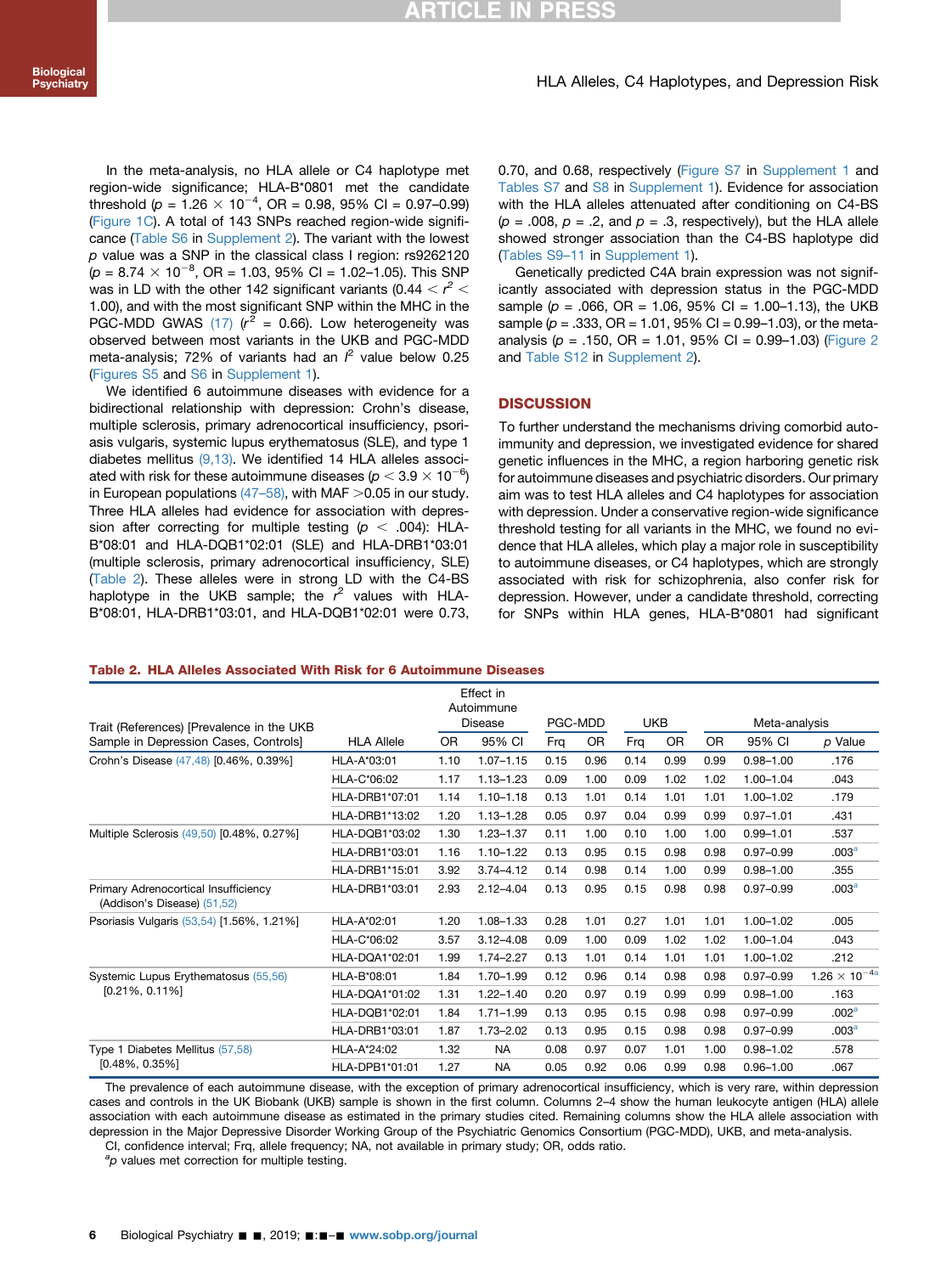<span id="page-6-0"></span>

Figure 2. Association of genetically predicted complement component 4A (C4A) brain expression and four C4 haplotypes (C4-BS, C4-AL-BS, C4- AL-BL, and C4AL-AL, where A and B represent the isotype of the C4 gene, L indicates the long form, and S indicates the short form) in the meta-analysis of Major Depressive Disorder Working Group of the Psychiatric Genomics Consortium (PGC-MDD) studies and UK Biobank sample. Error bars show 95% confidence intervals. OR, odds ratio.

evidence for association with depression status. Conditioning on the C4-BS haplotype resulted in moderate attenuation of signal from HLA-B\*0801, indicating independence from C4 haplotypes.

The local heritability estimate of depression in the MHC region was not significant, which is unsurprising given the narrow region considered and the modest SNP heritability for depression across the genome ( $h^2$  = 0.09).

We further explored common HLA alleles associated with autoimmune diseases that have evidence of a bidirectional relationship with depression. The allele with strongest evidence for association with depression was HLA-B\*08:01, followed by HLA-DQB1\*02:01 and HLA-DRB1\*03:01. Previous studies have shown that all 3 HLA alleles increase risk for SLE [\(55,56\)](#page-11-0) and that HLA-DRB1\*03:01 also increases risk for multiple sclerosis [\(49,50\)](#page-11-0) and primary adrenocortical insufficiency [\(51,52\)](#page-11-0). In contrast, our findings indicate that HLA-B\*08:01, HLA-DQB1\*02:01, and HLA-DRB1\*03:01 have modest protective effects in depression, indicating that these alleles do not harbor shared risk for autoimmune disease and depression.

Imputation of C4 haplotypes identified 4 common haplotypes, none of which was associated with risk for depression in the PGC-MDD studies, UKB sample, or meta-analysis. These results are in stark contrast to those for schizophrenia, where association with C4 haplotypes accounts for most of the observed SNP association in the HLA region. Our results suggest that C4 does not contribute to the common genetic susceptibility between depression and schizophrenia (genetic correlation  $r_{\text{G}} = .34$ ).

At the level of region-wide significance, we detected 70 SNPs associated with depression in the UKB sample and 143 in the meta-analysis. In each case, the top SNP was in moderate to strong LD with other significant variants, indicating a single peak of independent association. We found consistency in SNP signal between our study and the PGC-MDD GWAS of depression [\(17\)](#page-11-0), with the top SNPs in each study showing

moderate to strong LD. This was not unexpected given that our study is a subset of the studies included in the PGC-MDD meta-analysis [\(17\).](#page-11-0)

The true identity of causal variants within the MHC remains unresolved, and fine-mapping within the MHC is challenging because of the high density of genetic variation and strong LD. Our results strongly suggest that the association signal observed in the MHC in depression [\(17,23\)](#page-11-0) does not arise from HLA alleles or C4 haplotypes. These results suggest that any associated variants either are rare or have very modest effect sizes. We note that Howard et al.  $(23)$  increased power by leveraging a broader phenotyping approach. It is interesting to speculate that the broader depression phenotype captures individuals distressed by physical disease. This interpretation would go some way to explaining signal in the MHC, for which there is evidence for association with more diseases than any other region of the genome [\(18\)](#page-11-0). However, a more parsimonious explanation could be that MHC signal in depression maps to SNPs or to other genetic loci not imputed in this study. This possibility is highly plausible in light of the fact that the MHC contains more genes than any other region in the human genome [\(18\).](#page-11-0) Under this scenario, large sample sizes and sequencing may be required to dissect SNP signal within the MHC.

Our findings do not support a role for HLA alleles within the MHC in risk for depression, and cross-trait correlations performed by the PGC-MDD [\(17\)](#page-11-0) do not support the theory that shared genetic risk for depression and autoimmune diseases is situated outside the MHC. In other efforts to detect genome-wide pleiotropy, Euesden et al. [\(14\)](#page-10-0) found no evidence that polygenic risk scores for rheumatoid arthritis predicted depression status in an independent sample, nor did polygenic risk scores for depression predict autoimmune disease status.

One possibility is that there is a subgroup of individuals enriched for depression and autoimmune risk alleles. Under this scenario, there may be insufficient power to detect the relationship. Identifying, for example, a subgroup of individuals with depression, who are also enriched for autoimmune risk alleles, would go some way to explaining the observed comorbidity between these traits. Furthermore, identifying a subtype of depression, e.g., an "immune-related" depression group, would help to dissect heterogeneity in the depression phenotype.

In summary, this study is the first to interrogate the involvement of HLA alleles and C4 haplotypes in depression risk, and we find no evidence that either type of genetic variant plays a major role in susceptibility for depression. In contrast, the 3 HLA alleles that showed nominal significance in our study conferred modest protective effects for depression. Furthermore, the strong association with C4 alleles that is seen in cases of schizophrenia is absent in cases of depression. Large sample sizes and regional sequence data may be required to dissect SNP signal within the MHC.

### ACKNOWLEDGMENTS AND DISCLOSURES

This work was supported by the UK Medical Research Council (Grant No. MR/N015746/1 Grant No. MR/N015746/1, Ph.D. studentship [to KPG]) and partially funded by the National Institute for Health Research (NIHR)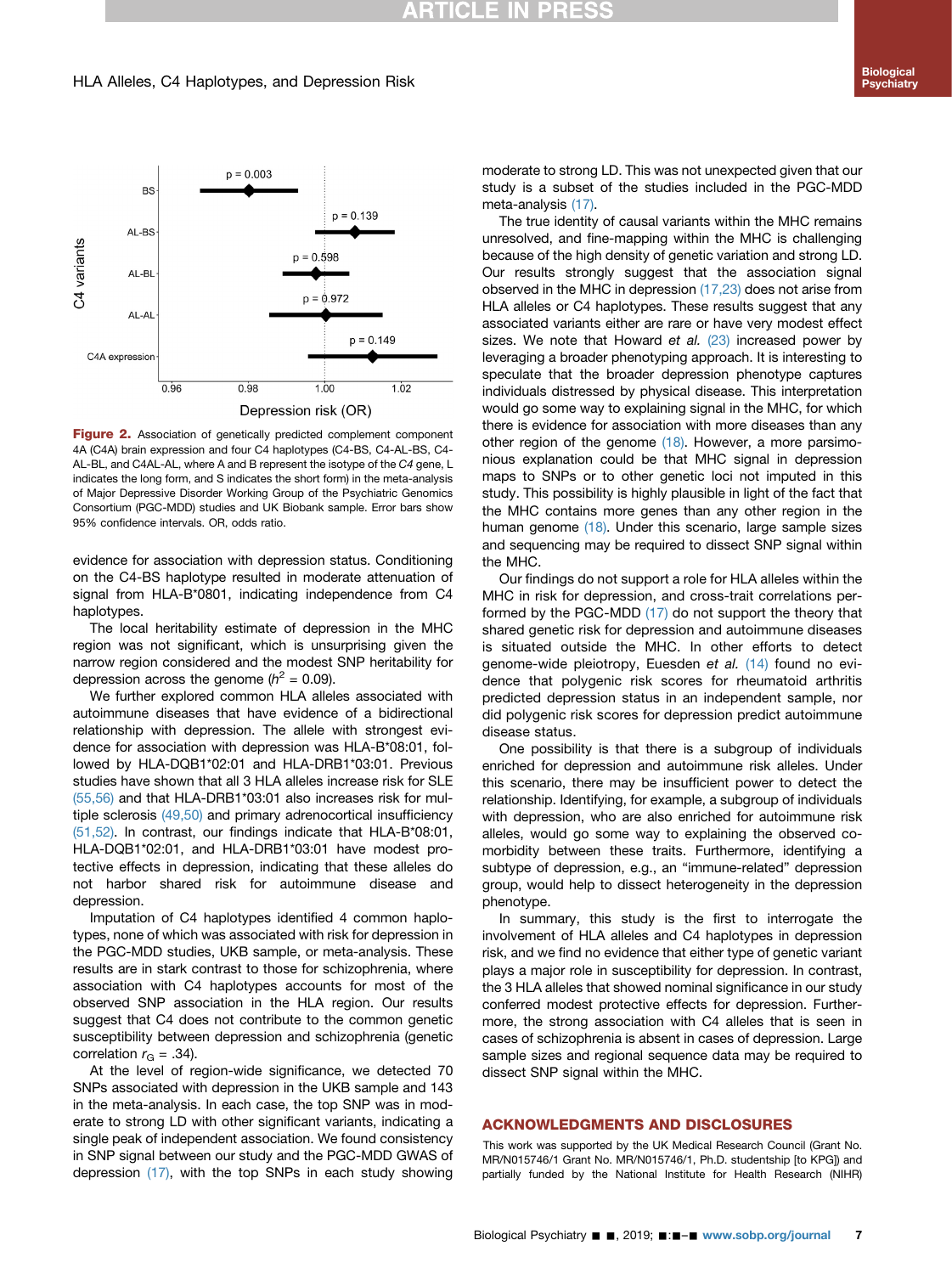#### HLA Alleles, C4 Haplotypes, and Depression Risk

Biomedical Research Centre at South London and Maudsley National Health Service (NHS) Foundation Trust and King's College London. The views expressed are those of the authors and not necessarily those of the NHS, the NIHR, or the Department of Health and Social Care.

We thank participants and scientists involved in making the UK Biobank resource available (<http://www.ukbiobank.ac.uk/>). UK Biobank data used in this study were obtained under approved application 18177, which was supported by funding from the Medical Research Council (Grant No. MR/ N015746/1).

We are deeply indebted to the investigators who comprise the PGC and to the hundreds of thousands of participants who have shared their life experiences with PGC investigators. The PGC has received major funding from the United States National Institute of Mental Health (Grant No. U01 MH109528-03 [principal investigator, P.F. Sullivan]), the United States National Institute of Drug Abuse (Grant No. U01 MH1095320 [principal investigator A. Agrawal]), the Netherlands Scientific Organization (Grant No. 480-05-003 [principal investigator, D. Posthuma]), and the Dutch Brain Foundation and the Vrije Universiteit Amsterdam (principal investigator, D. Posthuma).

We thank contributors to the primary studies constituting the PGC-MDD sample in this article.

BOMA: Funding support was provided by Deutsche Forschungsgemeinschaft, Germany (Grant Nos. RI 908/11-1, NO246/10-1 and Excellence Cluster ImmunoSensation [principal investigators, M. Rietschel and M.M. Nöthen]), the German Federal Ministry for Education and Research (BMBF) IntegraMent, Germany (Grant Nos. 01ZX1314A/01ZX1614A and 01ZX1314G/01ZX1614G [principal investigators, M.M. Nöthen, M. Rietschel, and S. Cichon]), and BMBF NGFNplus MooDS, Germany (Grant Nos. 01GS08144 and 01GS08147 [principal investigators, M.M. Nöthen, M. Rietschel, and S. Cichon]).

CoFaMS – Adelaide: Funding support was provided by National Health and Medical Research Council, Australia (Grant No. APP1060524 [principal investigator, B.T. Baune]).

Danish Radiant: Funding support was provided by Højteknologifonden, Denmark (Grant No. 0001-2009-2 [principal investigators, T. Werge (controls) and O. Mors (cases)]) and Lundbeck Foundation, Denmark (Grant No. R24-A3242 [principal investigators, T. Werge (controls) and O. Mors (cases)])

EDINBURGH: Genotyping was conducted at the Genetics Core Laboratory at the Clinical Research Facility (University of Edinburgh). Funding support was provided by Wellcome Trust, UK (Grant No. 104036/Z/14/Z [principal investigator, A.M. McIntosh]).

GenPod/Newmeds: Funding support was provided by the Medical Research Council, UK (Grant No. G0200243 [principal investigators, G. Lewis and M. O'Donovan]), EU 6th framework, UK (Grant No. LSHB-CT-2003-503428 [principal investigator, R. Uher]), and EU Innovative Medicines Initiative Joint Undertaking, UK (Grant No. 15008 [principal investigator, G. Lewis]).

GSK-MUNICH: We thank all participants in the GSK-Munich study. We thank numerous people at GSK and Max Planck Institute, BKH Augsburg, and Klinikum Ingolstadt in Germany who contributed to this project.

Harvard i2b2: Funding support was provided by the National Institute of Mental Health (NIMH) (Grant Nos. R01 MH085542 and R01 MH086026 [principal investigators, J.W. Smoller and R.H. Perlis])

MARS: This work was funded by the Max Planck Society, the Max Planck Excellence Foundation, the BMBF in the National Genome Research Network framework (NGFN2 and NGFN-Plus) (Grant No. FKZ 01GS0481), and by the BMBF Program (Grant No. FKZ 01ES0811). We acknowledge all study participants. We thank numerous people at Max Planck Institute, and all study sites in Germany and Switzerland who contributed to this project. Controls were from the Dortmund Health Study, which was supported NGFNplus MooDS by the German Migraine and Headache Society and by unrestricted grants to the University of Münster from Almirall, AstraZeneca, Berlin Chemie, Boehringer, Boots Health Care, Glaxo-Smith-Kline, Janssen Cilag, McNeil Pharma, MSD Sharp and Dohme, and Pfizer. Blood collection was funded by the Institute of Epidemiology and Social Medicine, University of Münster. Genotyping was supported by the BMBF (Grant No. 01ER0816).

NESDA: The infrastructure for the NESDA study ([www.nesda.nl](http://www.nesda.nl)) is funded through the Geestkracht program of the Netherlands Organization for Health Research and Development (ZonMw) (Grant No. 10-000-1002) and

financial contributions by participating universities and mental health care organizations (Vrije Universiteit Medical Center, GGZ inGeest, Leiden University Medical Center, Leiden University, GGZ Rivierduinen, University Medical Center Groningen, University of Groningen, Lentis, GGZ Friesland, GGZ Drenthe, and Rob Giel Onderzoekscentrum). Genotyping was supported by the Biobanking and Biomolecular Resources Research Infrastructure (BBMRI-NL) and National Institutes of Health (Genetic Association Information Network [GAIN] of the Foundation for the National Institutes of Health, Grand Opportunity Grnat Nos. 1RC2 MH089951 and 1RC2 MH089995 [principal investigator, BJWH Penninx]).

**NTR:** NTR is supported by the Netherlands Organization for Scientific Research (NOW) (Grant No. 480-15-001/674)

BBMRI-NL: Funding support was provided by Biobanking and Biomolecular Resources Research Infrastructure (Grant Nos. 184.021.007 and BBMRI-NL2.0 184.033.111). Genotyping was supported by BBMRI-NL, the Avera Institute, Sioux Falls, SD, and National Institutes of Health (Genetic Association Information Network [GAIN] of the Foundation for the National Institutes of Health, Grand Opportunity Grant Nos. 1RC2 MH089951 and 1RC2 MH089995 [principal investigator, D.I. Boomsma]).

PsyColaus: Funding support was provided by the Swiss National Science Foundation, Switzerland (Grant Nos. 3200B0-105993, 3200B0- 118308, 33CSCO-122661, 33CS30-139468, and 33CS30-148401 [principal investigator, M. Preisig]). PsyCoLaus/CoLaus received additional support from research grants from GlaxoSmithKline and the Faculty of Biology and Medicine of Lausanne.

QIMR: We thank the twins and their families for their willing participation in our studies. Funding support was provided by the National Health and Medical Research Council, Australia (Grant Nos. 941177, 971232, 3399450, and 443011 [principal investigator, N.G. Martin]) and National Institute on Alcohol Abuse and Alcoholism (Grant Nos. AA07535, AA07728, and AA10249 [principal investigator, A.C. Heath]).

RADIANT: This report represents independent research funded by the NIHR Biomedical Research Centre at South London and Maudsley NHS Foundation Trust, and King's College London. The views expressed are those of the authors and not necessarily those of the NHS, the NIHR, or the Department of Health. Funding support was provided by the Medical Research Council, UK (Grant Nos. G0701420 and G0901245 [principal investigators, C. Lewis and G. Breen]) and NIMH, UK (Grant No. U01 MH109528 [principal investigator, G. Breen]).

Rotterdam Study: Funding support was provided by the Netherlands Organization of Scientific Research (NWO) Investments (Grant No. 175.010.2005.011, 911-03-012 [principal investigator, A.G. Uitterlinden]). The Rotterdam Study is also funded by Erasmus Medical Center and Erasmus University.

SHIP-LEGEND/TREND: SHIP is part of the Community Medicine Research net of the University of Greifswald, which is funded by the Federal Ministry of Education and Research (Grant Nos. 01ZZ9603, 01ZZ0103, and 01ZZ0403), the Ministry of Cultural Affairs, and the Social Ministry of the Federal State of Mecklenburg-West Pomerania. Genotyping in SHIP was funded by Siemens Healthineers and the Federal State of Mecklenburg-West Pomerania. The SHIP-LEGEND/TREND Study is also funded by the German Research Foundation (Grant No. DFG: GR 1912/5-1 [principal investigator, H.J. Grabe]). Genotyping in SHIP-TREND-0 was supported by the Federal Ministry of Education and Research (Grant No. 03ZIK012).

STAR\*D: The authors appreciate the efforts of the STAR\*D investigator team for acquiring, compiling, and sharing the STAR\*D clinical data set. Funding support was provided by NIMH (Grant No. R01 MH-072802 [principal investigator, S.P. Hamilton]).

TwinGene: Thanks the Karolinska Institutet for infrastructural support of the Swedish Twin Registry. Funding support was provided by GenomeEUtwin, EU (Grant Nos. EU/QLRT-2001-01254 and QLG2-CT-2002-01254 [principal investigator, N. Pedersen]), the Heart and Lung foundation, Sweden (Grant No. 20070481 [principal investigator, P. Magnusson]), SSF, Sweden and Vetenskapsrådet, Sweden (Grant No. M-2005-1112 [principal investigator, U. de Faire]).

Funding support for the Genome-Wide Association of Schizophrenia Study was provided by NIMH (Grant Nos. R01 MH67257, R01 MH59588, R01 MH59571, R01 MH59565, R01 MH59587, R01 MH60870, R01 MH59566, R01 MH59586, R01 MH61675, R01 MH60879, R01 MH81800,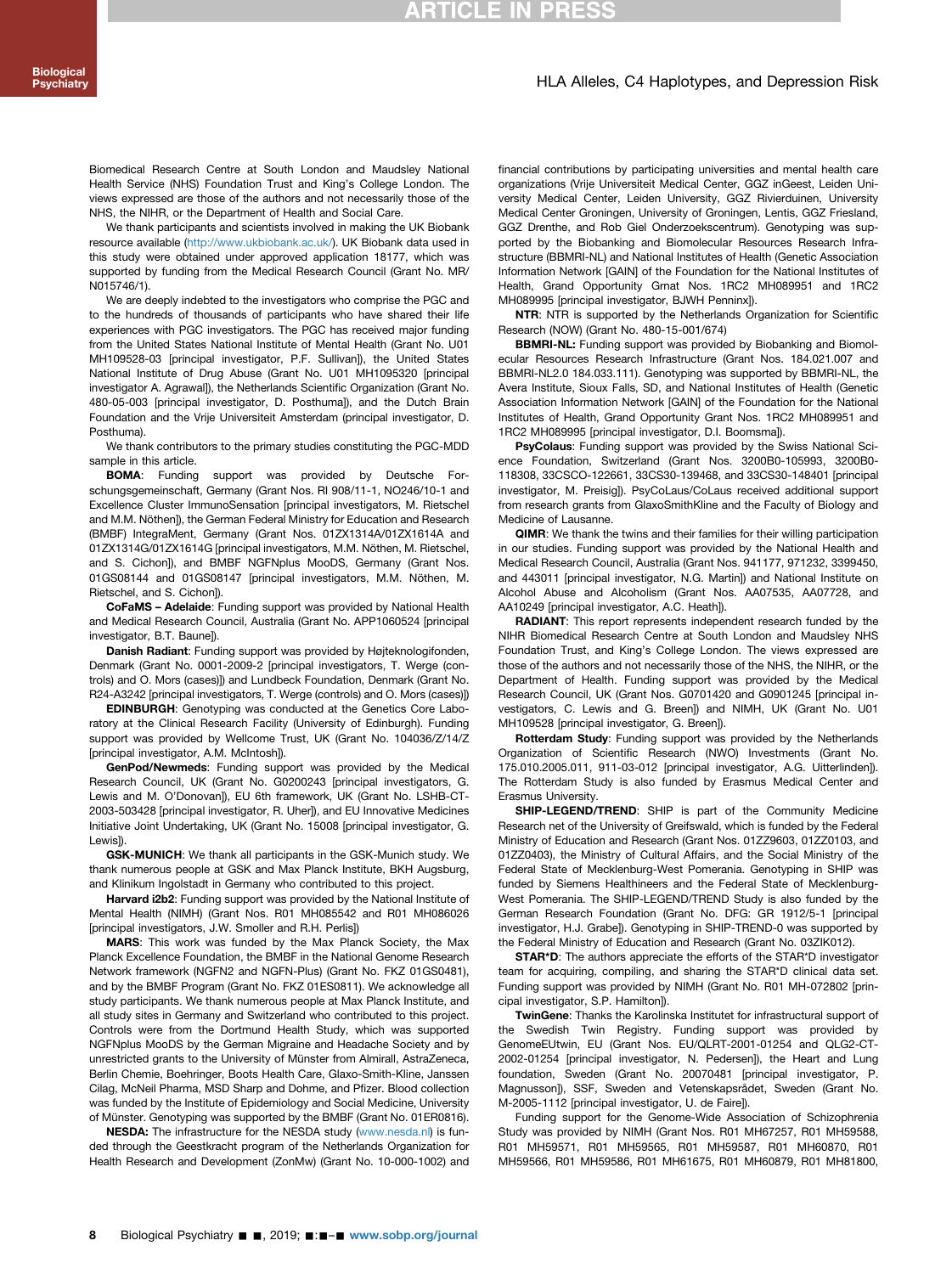### HLA Alleles, C4 Haplotypes, and Depression Risk

U01 MH46276, U01 MH46289 U01 MH46318, U01 MH79469, and U01 MH79470), and the genotyping of samples was provided through GAIN. The data sets used for the analyses described in this manuscript were obtained from the database of Genotypes and Phenotypes (dbGaP) found at [http://](http://www.ncbi.nlm.nih.gov/gap) [www.ncbi.nlm.nih.gov/gap](http://www.ncbi.nlm.nih.gov/gap) through dbGaP accession number phs000021.v3.p2. Samples and associated phenotype data for the Genome-Wide Association of Schizophrenia Study were provided by the Molecular Genetics of Schizophrenia Collaboration (principal investigator, Pablo V. Gejman, Evanston Northwestern Healthcare (ENH) and Northwestern University, Evanston, IL).

Statistical analyses were performed on the NL Genetic Cluster computer ([http://www.geneticcluster.org/\)](http://www.geneticcluster.org/) hosted by SURFsara, and the King's Health Partners High Performance Compute Cluster funded with capital equipment grants from the Guy's and St Thomas' Charity (Grant No. TR130505) and Maudsley Charity (Grant No. 980).

JE is an employee of GlaxoSmithKline Pharmaceuticals. PFS is on the scientific advisory board for Pfizer and the advisory committee for Lundbeck. All other authors report no biomedical financial interests or potential conflicts of interest.

Due to the highly sensitive nature of genetic information used in this study, supporting data cannot be made openly available. Researchers may apply to the Psychiatric Genomics Consortium ([https://www.med.unc.edu/](https://www.med.unc.edu/pgc/shared-methods/) [pgc/shared-methods/](https://www.med.unc.edu/pgc/shared-methods/)) and/or UK Biobank ([https://www.ukbiobank.ac.uk/\)](https://www.ukbiobank.ac.uk/) to gain access to the supporting data.

### ARTICLE INFORMATION

From the Social Genetic and Developmental Psychiatry Centre (KPG, JRIC, JE, SWC, KLP, GB, PM, PFO, CML), Institute of Psychiatry, Psychology and Neuroscience; National Institute for Health Research Biomedical Research Centre South London and Maudsley National Health Service Trust (JRIC, GB); and Department of Medical and Molecular Genetics (KBH, CML), King's College London; Division of Psychiatry (GL), University College London, London; Division of Psychiatry (DHRB, AMM); and Centre for Cognitive Ageing and Cognitive Epidemiology (AMM), University of Edinburgh, Edinburgh; Medical Research Council Centre for Neuropsychiatric Genetics and Genomics (IJ), Cardiff University, Cardiff; Department of Psychological Medicine (LAJ), University of Worcester, Worcester; University of Liverpool (BM-M), Liverpool, United Kingdom; Genetics and Genomic Sciences (SWC, PFO), Icahn School of Medicine, Mount Sinai; Division of Epidemiology (MMW), New York State Psychiatric Institute; Department of Psychiatry (MMW), Columbia University College of Physicians and Surgeons, New York, New York; Department of Psychiatry and Behavioral Sciences (EBB), Emory University School of Medicine, Emory University, Atlanta, Georgia; Department of Psychiatry (ECD, JWS); Psychiatric and Neurodevelopmental Genetics Unit (ECD, JWS); and Analytic and Translational Genetics Unit (SR), Massachusetts General Hospital, Boston; Stanley Center for Psychiatric Research (ECD, JWS); and Department of Medical and Population Genetics (SR), Broad Institute, Cambridge, Massachusetts; Department of Psychiatry (SPH), Kaiser Permanente Northern California, San Francisco; Psychiatry and the Behavioral Sciences (JAK), University of Southern California, Los Angeles; Psychiatry and Behavioral Sciences (DFL), Stanford University, Stanford, California; Psychiatry (JBP), University of Iowa, Iowa City, Iowa; Division of Cancer Epidemiology and Genetics (JS), National Cancer Institute, Bethesda, Maryland; Behavioral Health Services (SIS), Kaiser Permanente Washington, Seattle, Washington; Department of Genetics (PFS) and Department of Psychiatry (PFS), University of North Carolina at Chapel Hill, Chapel Hill, North Carolina; Discipline of Psychiatry (TMA), Adelaide Medical School, University of Adelaide, Adelaide, South Australia, Australia; Department of Psychiatry (BTB), Melbourne Medical School; Florey Institute for Neuroscience and Mental Health (BTB), University of Melbourne, Melbourne, Victoria, Australia; Genetics and Computational Biology (LC-C, PAL), QIMR Berghofer Medical Research Institute, Brisbane, Queensland, Australia; Department of Translational Research in Psychiatry (TFMA, EBB, BM-M), Max Planck Institute of Psychiatry; Munich Cluster for Systems Neurology (SyNergy) (TFMA, BM-M); Department of Psychiatry (BTB); and Department of Psychiatry (UD), University of Münster, Münster; Institute of Human Genetics (AJF), School of Medicine and University Hospital Bonn, University of Bonn, Bonn; Centre for Human Genetics(AJF), University of Marburg, Marburg; Department of

Psychiatry and Psychotherapy (HJG, SVdA), University Medicine Greifswald, Greifswald; Max Planck Institute of Psychiatry (SL), Munich; Department of Psychiatry and Psychotherapy (SR), Universitätsmedizin Berlin Campus Charité Mitte, Berlin; Department of Genetic Epidemiology in Psychiatry (FS), Central Institute of Mental Health, Medical Faculty Mannheim, Heidelberg University, Mannheim, Germany; Department of Biological Psychology and EMGO+ Institute for Health and Care Research (DIB, EJCdG); and Amsterdam Public Health Institute (EJCdG), Vrije Universiteit Medical Center, Vrije Universiteit Amsterdam; Department of Psychiatry (YM, BWJHP), Amsterdam Universiteit Medical Center, Vrije Universiteit Amsterdam, Amsterdam; Epidemiology (ND, HT); Child and Adolescent Psychiatry (HT); and Psychiatry (HT), Erasmus Medical Center, Rotterdam, The Netherlands; NIDO | Danmark (HNB), Regional Hospital West Jutland, Herning; iPSYCH (HNB, OM), The Lundbeck Foundation Initiative for Integrative Psychiatric Research; and Psychosis Research Unit (OM), Aarhus University Hospital, Risskov, Aarhus, Denmark; Department of Psychiatry (ND), Dokuz Eylul University School Of Medicine, Izmir, Turkey; Department of Psychiatry (AJF); and Department of Biomedicine(AJF), University of Basel, Basel; Institute of Social and Preventive Medicine (ZK), University Hospital of Lausanne; Swiss Institute of Bioinformatics (ZK), Lausanne; and Department of Psychiatry (MP), University Hospital of Lausanne, Prilly, Switzerland; Department of Medical Epidemiology and Biostatistics (PKM, NLP, PFS), Karolinska Institutet, Stockholm, Sweden; Department of Medical Genetics (SM); and Department of Statistics (SM), University of British Columbia, Vancouver, British Columbia; and Department of Psychiatry (RU), Dalhousie University, Halifax, Nova Scotia, Canada.

Major Depressive Disorder Working Group of the Psychiatric Genomics Consortium:

Naomi R. Wray<sup>1,2</sup>, Stephan Ripke<sup>3,4,5</sup>, Manuel Mattheisen<sup>6,7,8</sup>, Maciej Trzaskowski<sup>1</sup>, Enda M. Byrne<sup>1</sup>, Abdel Abdellaoui<sup>9</sup>, Mark J. Adams<sup>10</sup>, Esben Agerbo<sup>11,12,13</sup>, Tracy M. Air<sup>14</sup>, Till F.M. Andlauer<sup>15,16</sup>, Silviu-Alin Bacanu<sup>17</sup>, Marie Bækvad-Hansen<sup>13,18</sup>, Aartjan T.F. Beekman<sup>19</sup>, Tim B. Bigdeli<sup>17,20</sup> Elisabeth B. Binder<sup>15,21</sup>, Julien Bryois<sup>22</sup>, Henriette N. Buttenschøn<sup>13,23,24</sup>, Jonas Bybjerg-Grauholm<sup>13,18</sup>, Na Cai<sup>25,26</sup>, Enrique Castelao<sup>27</sup>, Jane Hvarregaard Christensen<sup>8,13,24</sup>, Toni-Kim Clarke<sup>10</sup>, Jonathan R.I. Coleman<sup>28</sup> Lucía Colodro-Conde<sup>29</sup>, Baptiste Couvy-Duchesne<sup>2,30</sup>, Nick Craddock<sup>31</sup>, Gregory E. Crawford<sup>32,33</sup>, Gail Davies<sup>34</sup>, Ian J. Deary<sup>34</sup>, Franziska Degenhardt<sup>35</sup>, Eske M. Derks<sup>29</sup>, Nese Direk<sup>36,37</sup>, Conor V. Dolan<sup>9</sup>, Erin C. Dunn<sup>38,39,40</sup>, Thalia C. Eley<sup>28</sup>, Valentina Escott-Price<sup>41</sup>, Farnush Farhadi Hassan Kiadeh<sup>42</sup>, Hilary K. Finucane<sup>43,44</sup>, Jerome C. Foo<sup>45</sup>, Andreas J. Forstner<sup>35,46,47,48</sup>, Josef Frank<sup>45</sup>, Héléna A. Gaspar<sup>28</sup>, Michael Gill<sup>49</sup>, Fernando S. Goes<sup>50</sup>, Scott D. Gordon<sup>29</sup>, Jakob Grove<sup>8,13,24,51</sup>, Lynsey S.<br>Hall<sup>10,52</sup>, Christine Søholm Hansen<sup>13,18</sup>, Thomas E. Hansen<sup>53,54,55</sup>, Stefan Hall<sup>10,52</sup>, Christine Søholm Hansen<sup>13,18</sup>, Thomas F. Hansen<sup>53,54,5</sup> Herms $^{35,47}$ , Ian B. Hickie<sup>56</sup>, Per Hoffmann<sup>35,47</sup>, Georg Homuth<sup>57</sup>, Carsten Horn<sup>58</sup>, Jouke-Jan Hottenga<sup>9</sup>, David M. Hougaard<sup>13,18</sup>, David M. Howard<sup>10,28</sup>, Marcus Ising<sup>59</sup>, Rick Jansen<sup>19</sup>, Ian Jones<sup>60</sup>, Lisa A. Jones<sup>61</sup>, Eric Jorgenson<sup>62</sup>, James A. Knowles<sup>63</sup>, Isaac S. Kohane<sup>64,65,66</sup>, Julia Kraft<sup>4</sup>, Warren W. Kretzschmar<sup>67</sup>, Zoltán Kutalik<sup>68,69</sup>, Yihan Li<sup>67</sup>, Penelope A. Lind<sup>29</sup>, Donald J. MacIntyre<sup>70,71</sup>, Dean F. MacKinnon<sup>50</sup>, Robert M. Maier<sup>2</sup>, Wolfgang Maier $^{72}$ , Jonathan Marchini $^{73}$ , Hamdi Mbarek $^{9}$ , Patrick McGrath $^{74},$ Peter McGuffin<sup>28</sup>, Sarah E. Medland<sup>29</sup>, Divya Mehta<sup>2,75</sup>, Christel M. Middeldorp<sup>9,76,77</sup>, Evelin Mihailov<sup>78</sup>, Yuri Milaneschi<sup>19</sup>, Lili Milani<sup>78</sup>, Francis M. Mondimore<sup>50</sup>, Grant W. Montgomery<sup>1</sup>, Sara Mostafavi<sup>79,80</sup>, Niamh Mullins<sup>28</sup>, Matthias Nauck $^{81,82}$ , Bernard Ng $^{80}$ , Michel G. Nivard $^9$ , Dale R. Nyholt $^{83}$ , Paul F. O'Reilly<sup>28</sup>, Hogni Oskarsson<sup>84</sup>, Michael J. Owen<sup>60</sup>, Jodie N. Painter<sup>29</sup>, Carsten Bøcker Pedersen<sup>11,12,13</sup>, Marianne Giørtz Pedersen<sup>11,12,13</sup>, Roseann E. Peterson<sup>17,85</sup>, Erik Pettersson<sup>22</sup>, Wouter J. Peyrot<sup>19</sup>, Giorgio Pistis<sup>27</sup>, Danielle Posthuma<sup>86,87</sup>, Jorge A. Quiroz<sup>88</sup>, Per Qvist<sup>8,13,24</sup>, John P. Rice<sup>89</sup>, Brien P. Riley<sup>17</sup>, Margarita Rivera<sup>28,90</sup>, Saira Saeed Mirza<sup>36</sup>, Robert Schoevers<sup>91</sup>, Eva C. Schulte<sup>92,93</sup>, Ling Shen<sup>62</sup>, Jianxin Shi<sup>94</sup>, Stanley I. Shyn<sup>95</sup>, Engilbert Sigurdsson<sup>96</sup>, Grant C. B. Sinnamon<sup>97</sup>, Johannes H. Smit<sup>19</sup>, Daniel J. Smith<sup>98</sup>, Hreinn Stefansson<sup>99</sup>, Stacy Steinberg<sup>99</sup>, Fabian Streit<sup>45</sup>, Jana Strohmaier<sup>45</sup>, Katherine E. Tansey<sup>100</sup>, Henning Teismann<sup>101</sup>, Alexander Teumer<sup>102</sup>, Wesley Thompson<sup>13,54,103,104</sup>, Pippa A. Thomson<sup>105</sup>, Thorgeir E. Thorgeirsson<sup>99</sup>, Matthew Traylor<sup>106</sup>, Jens Treutlein<sup>45</sup>, Vassily Trubetskoy<sup>4</sup>, Andrés G. Uitterlinden<sup>107</sup>, Daniel Umbricht<sup>108</sup>, Sandra Van der Auwera<sup>109</sup> Albert M. van Hemert<sup>110</sup>, Alexander Viktorin<sup>22</sup>, Peter M. Visscher<sup>1,2</sup>, Yunpeng Wang<sup>13,54,104</sup>, Bradley T. Webb<sup>111</sup>, Shantel Marie Weinsheimer<sup>13,54</sup> Jürgen Wellmann<sup>101</sup>, Gonneke Willemsen<sup>9</sup>, Stephanie H. Witt<sup>45</sup>, Yang Wu<sup>1</sup>,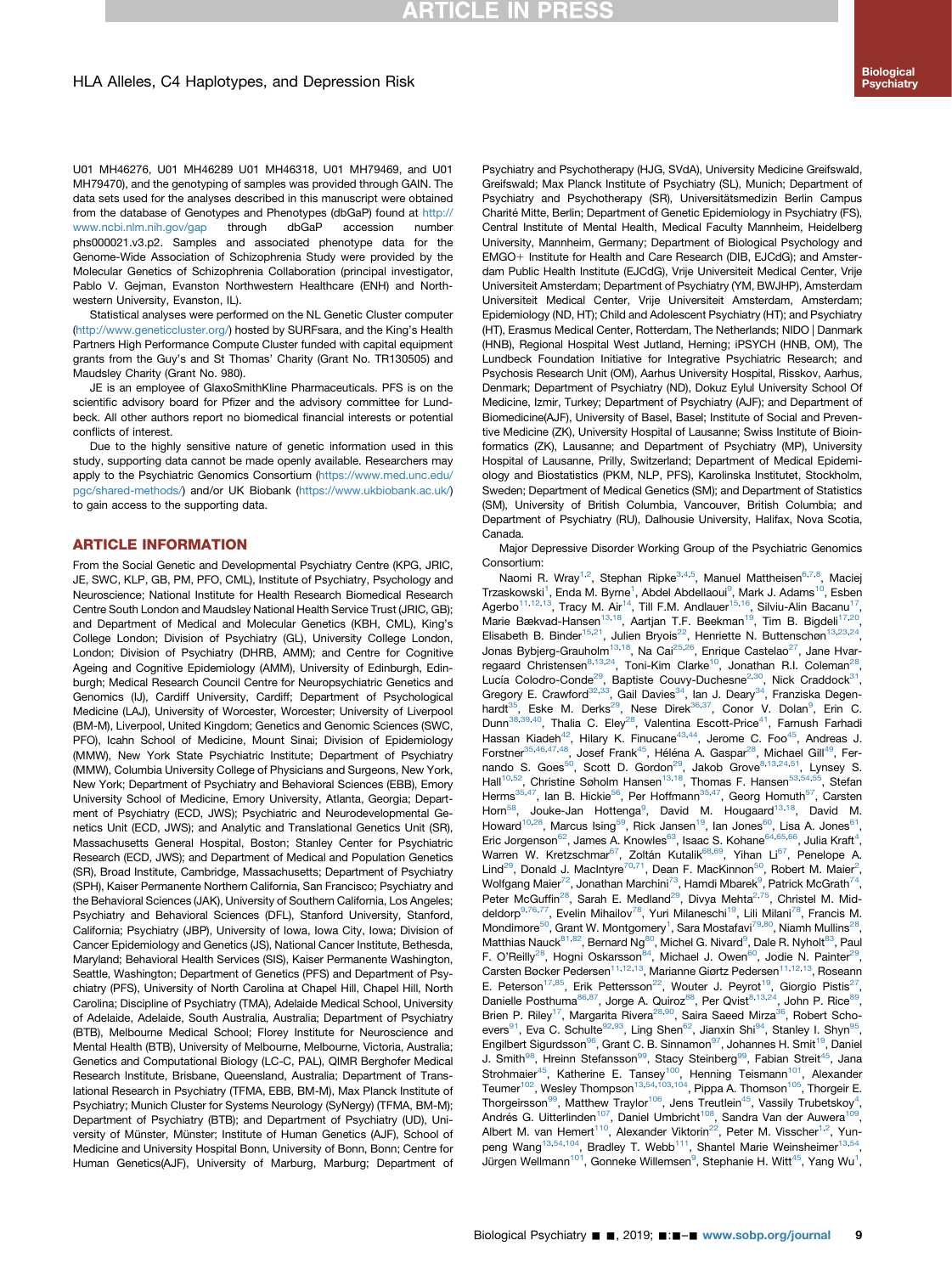#### HLA Alleles, C4 Haplotypes, and Depression Risk

Hualin S. Xi<sup>112</sup>, Jian Yang<sup>2,113</sup>, Futao Zhang<sup>1</sup>, Volker Arolt<sup>114</sup>, Bernhard T. Baune<sup>115,116,117</sup>, Klaus Berger<sup>101</sup>, Dorret I. Boomsma<sup>9</sup>, Sven Cichon<sup>35,47,118,119</sup>, Udo Dannlowski<sup>114</sup>, EJC. de Geus<sup>9,120</sup>, J. Raymond DePaulo<sup>50</sup>, Enrico Domenici<sup>121</sup>, Katharina Domschke<sup>122,123</sup>, Tõnu Esko<sup>5,78</sup>, Hans J. Grabe<sup>109</sup>, Steven P. Hamilton<sup>124</sup>, Caroline Hayward<sup>125</sup>, Andrew C. Heath<sup>89</sup>, Kenneth S. Kendler<sup>17</sup>, Stefan Kloiber<sup>59,126,127</sup>, Glyn Lewis<sup>128</sup>, Qingqin S. Li<sup>129</sup>, Susanne Lucae<sup>59</sup>, Pamela AF. Madden<sup>89</sup>, Patrik K. Magnusson<sup>22</sup>, Nicholas G. Martin<sup>29</sup>, Andrew M. McIntosh<sup>10,34</sup>, Andres Metspalu<sup>78,130</sup>, Ole Mors<sup>13,131</sup>, Preben Bo Mortensen<sup>11,12,13,24</sup>, Bertram Müller-Myhsok<sup>15,132,133</sup>, Merete Nordentoft<sup>13,134</sup>, Markus M. Nöthen<sup>35</sup>, Michael C. O'Donovan<sup>60</sup>, Sara A. Paciga<sup>135</sup>, Nancy L. Pedersen<sup>22</sup>, Brenda W.J.H. Penninx<sup>19</sup>, Roy H. Perlis<sup>38,136</sup>, David J. Porteous<sup>105</sup>, James B. Potash<sup>137</sup>, Martin Preisig<sup>27</sup>, Marcella Rietschel<sup>45</sup>, Catherine Schaefer<sup>62</sup>, Thomas G. Schulze<sup>45,93,138,139,140</sup>, Jordan W. Smoller<sup>38,39,40</sup>, Kari Stefansson<sup>99,141</sup>, Henning Tiemeier<sup>36,142,143</sup>, Rudolf Uher<sup>144</sup>, Henry Völzke<sup>102</sup>, Myrna M. Weissman $^{74,145},$  Thomas Werge $^{13,54,146},$  Cathryn M. Lewis $^{28,147},$  Douglas F. Levinson<sup>148</sup>, Gerome Breen<sup>28,149</sup>, Anders D. Børglum<sup>8,13,24</sup>, Patrick F. Sullivan<sup>22,150,151</sup>

<sup>1</sup>Institute for Molecular Bioscience, The University of Queensland, Brisbane, Queensland, Australia; <sup>2</sup>Queensland Brain Institute, The University of Queensland, Brisbane, Queensland, Australia; <sup>3</sup>Analytic and Translational Genetics Unit, Massachusetts General Hospital, Boston, Massachusetts; 4 Department of Psychiatry and Psychotherapy, Universitätsmedizin Berlin Campus Charité Mitte, Berlin, Germany; <sup>5</sup>Department of Medical and Population Genetics, Broad Institute, Cambridge, Massachusetts; <sup>6</sup>Department of Psychiatry, Psychosomatics and Psychotherapy, University of Wurzburg, Wurzburg, Germany; <sup>7</sup>Centre for Psychiatry Research, Department of Clinical Neuroscience, Karolinska Institutet, Stockholm, Sweden; <sup>8</sup>Department of Biomedicine, Aarhus University, Aarhus, Denmark; <sup>9</sup>Deptartment of Biological Psychology and EMGO+ Institute for Health and Care Research, Vrije Universiteit Amsterdam, Amsterdam, The Netherlands; <sup>10</sup>Division of Psychiatry, University of Edinburgh, Edinburgh, United Kingdom; <sup>11</sup>Centre for Integrated Register-based Research, Aarhus University, Aarhus, Denmark; <sup>12</sup>National Centre for Register-Based Research, Aarhus University, Aarhus, Denmark; 13iPSYCH, The Lundbeck Foundation Initiative for Integrative Psychiatric Research, Aarhus, Denmark; <sup>14</sup>Discipline of Psychiatry, University of Adelaide, Adelaide, South Australia, Australia; 15Department of Translational Research in Psychiatry, Max Planck Institute of Psychiatry, Munich, Germany; <sup>16</sup>Department of Neurology, Klinikum Rechts der Isar, Technical University of Munich, Munich, Germany; <sup>17</sup>Department of Psychiatry, Virginia Commonwealth University, Richmond, Virginia; 18Center for Neonatal Screening, Department for Congenital Disorders, Statens Serum Institut, Copenhagen, Denmark; <sup>19</sup>Department of Psychiatry, Vrije Universiteit Medical Center and GGZ inGeest, Amsterdam, The Netherlands; <sup>20</sup>Virginia Institute for Psychiatric and Behavior Genetics, Richmond, Virginia; <sup>21</sup>Department of Psychiatry and Behavioral Sciences, Emory University School of Medicine, Atlanta, Georgia; <sup>22</sup>Department of Medical Epidemiology and Biostatistics, Karolinska Institutet, Stockholm, Sweden; <sup>23</sup>Department of Clinical Medicine, Translational Neuropsychiatry Unit, Aarhus University, Aarhus, Denmark; <sup>24</sup>iSEQ, Centre for Integrative Sequencing, Aarhus University, Aarhus, Denmark; 25Department of Human Genetics, Wellcome Trust Sanger Institute, Cambridge, United Kingdom; <sup>26</sup>Department of Statistical Genomics and Systems Genetics, European Bioinformatics Institute (EMBL-EBI), Cambridge, United Kingdom; <sup>27</sup>Department of Psychiatry, University Hospital of Lausanne, Prilly, Switzerland; <sup>28</sup>Social, Genetic and Developmental Psychiatry Centre, King's College London, London, United Kingdom; <sup>29</sup>Department of Genetics and Computational Biology, QIMR Berghofer Medical Research Institute, Brisbane, Queensland, Australia; <sup>30</sup>Centre for Advanced Imaging, The University of Queensland, Brisbane, Queensland, Australia; 31Department of Psychological Medicine, Cardiff University, Cardiff, United Kingdom; <sup>32</sup>Center for Genomic and Computational Biology, Duke University, Durham, North Carolina; 33Department of Pediatrics, Division of Medical Genetics, Duke University, Durham, North Carolina; <sup>34</sup>Centre for Cognitive Ageing and Cognitive Epidemiology, University of Edinburgh, Edinburgh, United Kingdom; <sup>35</sup>Institute of Human Genetics, University of Bonn, School of Medicine & University Hospital Bonn, Bonn, Germany; <sup>36</sup>Department of Epidemiology, Erasmus MC, Rotterdam, Zuid-Holland, The Netherlands; <sup>37</sup>Department of Psychiatry, Dokuz Eylul University School Of Medicine, Izmir, Turkey; <sup>38</sup>Department of Psychiatry, Massachusetts General Hospital, Boston, Massachusetts; <sup>39</sup>Psychiatric and Neurodevelopmental Genetics Unit (PNGU), Massachusetts General Hospital, Boston, Massachusetts; <sup>40</sup>Stanley Center for Psychiatric Research, Broad Institute, Cambridge, Massachusetts; 41Department of Neuroscience and Mental Health, Cardiff University, Cardiff, United Kingdom; <sup>42</sup>Bioinformatics, University of British Columbia, Vancouver, British Columbia, Canada; <sup>43</sup>Department of Epidemiology, Harvard T.H. Chan School of Public Health, Boston, Massachusetts; 44Department of Mathematics, Massachusetts Institute of Technology, Cambridge, Massachusetts; <sup>45</sup>Department of Genetic Epidemiology in Psychiatry, Central Institute of Mental Health, Medical Faculty Mannheim, Heidelberg University, Mannheim, Baden-Württemberg, Germany; <sup>46</sup>Department of Psychiatry (UPK), University of Basel, Basel, Switzerland;  $47$ Department of Biomedicine, University of Basel, Basel, Switzerland;  $48$ for Human Genetics, University of Marburg, Marburg, Germany; <sup>49</sup>Department of Psychiatry, Trinity College Dublin, Dublin, Ireland; <sup>50</sup>Department of Psychiatry and Behavioral Sciences, Johns Hopkins University, Baltimore, Maryland; 51Bioinformatics Research Centre, Aarhus University, Aarhus, Denmark; 52Institute of Genetic Medicine, Newcastle University, Newcastle upon Tyne, United Kingdom; <sup>53</sup>Danish Headache Centre, Department of Neurology, Rigshospitalet, Glostrup, Denmark; <sup>54</sup>Institute of Biological Psychiatry, Mental Health Center Sct. Hans, Mental Health Services Capital Region of Denmark, Copenhagen, Denmark; 55iPSYCH, The Lundbeck Foundation Initiative for Psychiatric Research, Copenhagen, Denmark; <sup>56</sup>Brain and Mind Centre, University of Sydney, Sydney, New South Wales, Australia; <sup>57</sup>Interfaculty Institute for Genetics and Functional Genomics, Department of Functional Genomics, University Medicine and Ernst Moritz Arndt University Greifswald, Greifswald, Germany; <sup>58</sup>Roche Pharmaceutical Research and Early Development, Pharmaceutical Sciences, Roche Innovation Center Basel, F. Hoffmann-La Roche Ltd, Basel, Switzerland; <sup>59</sup>Max Planck Institute of Psychiatry, Munich, Germany; <sup>60</sup>MRC Centre for Neuropsychiatric Genetics and Genomics, Cardiff University, Cardiff, United Kingdom; <sup>61</sup>Department of Psychological Medicine, University of Worcester, Worcester, United Kingdom; <sup>62</sup>Division of Research, Kaiser Permanente Northern California, Oakland, California; 63Department of Psychiatry and the Behavioral Sciences, University of Southern California, Los Angeles, California; 64Department of Biomedical Informatics, Harvard Medical School, Boston, Massahusetts; <sup>65</sup>Department of Medicine, Brigham and Women's Hospital, Boston, Massachusetts; <sup>66</sup>Informatics Program, Boston Children's Hospital, Boston, Massachusetts; 67Wellcome Trust Centre for Human Genetics, University of Oxford, Oxford, United Kingdom; <sup>68</sup>Institute of Social and Preventive Medicine (IUMSP), University Hospital of Lausanne, Lausanne, Switzerland; <sup>69</sup>Swiss Institute of Bioinformatics, Lausanne, Switzerland; <sup>70</sup>Division of Psychiatry, Centre for Clinical Brain Sciences, University of Edinburgh, Edinburgh, United Kingdom; <sup>71</sup>Department of Mental Health, National Health Service, Glasgow, United Kingdom; <sup>72</sup>Department of Psychiatry and Psychotherapy, University of Bonn, Bonn, Germany; <sup>73</sup>Department of Statistics, University of Oxford, Oxford, United Kingdom; <sup>74</sup>Department of Psychiatry, Columbia University College of Physicians and Surgeons, New York, New York; <sup>75</sup>School of Psychology and Counseling, Queensland University of Technology, Brisbane, Queensland, Australia; <sup>76</sup>Child and Youth Mental Health Service, Children's Health Queensland Hospital and Health Service, South Brisbane, Queensland, Australia; <sup>77</sup>Child Health Research Centre, University of Queensland, Brisbane, Queensland, Australia; <sup>78</sup>Estonian Genome Center, University of Tartu, Tartu, Estonia; <sup>79</sup>Department of Medical Genetics, University of British Columbia, Vancouver, British Columbia, Canada; <sup>80</sup>Department of Statistics, University of British Columbia, Vancouver, British Columbia, Canada; 81DZHK (German Centre for Cardiovascular Research), Partner Site Greifswald, University Medicine, University Medicine Greifswald, Greifswald, Germany; 82Institute of Clinical Chemistry and Laboratory Medicine, University Medicine Greifswald, Greifswald, Germany; <sup>83</sup>Institute of Health and Biomedical Innovation, Queensland University of Technology, Brisbane, Queensland, Australia; 84Humus, Reykjavik, Iceland; <sup>85</sup>Virginia Institute for Psychiatric & Behavioral Genetics, Virginia Commonwealth University, Richmond, Virginia; <sup>86</sup>Clinical Genetics. Vriie Universiteit Medical Center, Amsterdam, The Netherlands; <sup>87</sup>Complex Trait Genetics, Vrije Universiteit Amsterdam, Amsterdam, The Netherlands; <sup>88</sup>Solid Biosciences, Boston, Massachusetts; 89Department of Psychiatry, Washington University in Saint Louis School of Medicine, Saint Louis, Missouri; 90Department of Biochemistry and Molecular Biology II, Institute of Neurosciences, Biomedical Research Centre (CIBM), University of Granada, Granada, Spain; <sup>91</sup>Department of Psychiatry, University of Groningen, University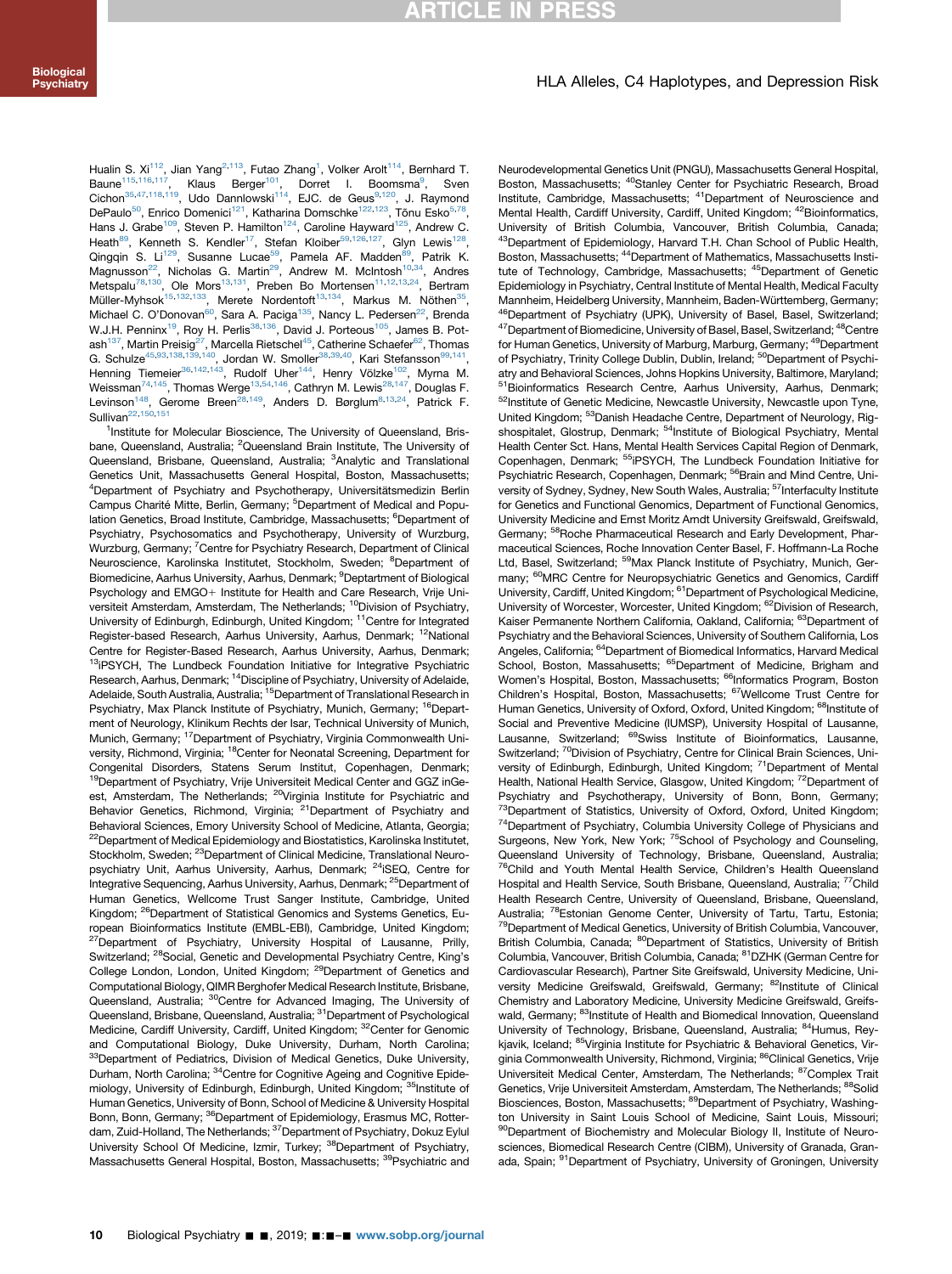### <span id="page-10-0"></span>HLA Alleles, C4 Haplotypes, and Depression Risk

Medical Center Groningen, Groningen, The Netherlands; <sup>92</sup>Department of Psychiatry and Psychotherapy, University Hospital, Ludwig Maximilian University Munich, Munich, Germany; <sup>93</sup>Institute of Psychiatric Phenomics and Genomics (IPPG), University Hospital, Ludwig Maximilian University Munich, Munich, Germany; <sup>94</sup>Division of Cancer Epidemiology and Genetics, National Cancer Institute, Bethesda, Maryland; <sup>95</sup>Behavioral Health Services, Kaiser Permanente Washington, Seattle, Washington; <sup>96</sup>Faculty of Medicine, Department of Psychiatry, University of Iceland, Reykjavik, Iceland; <sup>97</sup>School of Medicine and Dentistry, James Cook University, Townsville, Queensland, Australia; <sup>98</sup>Institute of Health and Wellbeing, University of Glasgow, Glasgow, United Kingdom; <sup>99</sup>deCODE Genetics/Amgen, Reykjavik, Iceland; <sup>100</sup>College of Biomedical and Life Sciences, Cardiff University, Cardiff, United Kingdom; 101Institute of Epidemiology and Social Medicine, University of Münster, Münster, Germany; <sup>102</sup>Institute for Community Medicine, University Medicine Greifswald, Greifswald, Germany; <sup>103</sup>Department of Psychiatry, University of California, San Diego, San Diego, California; 104KG Jebsen Centre for Psychosis Research, Norway Division of Mental Health and Addiction, Oslo University Hospital, Oslo, Norway; <sup>105</sup>Medical Genetics Section, CGEM, IGMM, University of Edinburgh, Edinburgh, United Kingdom; <sup>106</sup>Department of Clinical Neurosciences, University of Cambridge, Cambridge, United Kingdom; 107Internal Medicine, Erasmus MC, Rotterdam, Zuid-Holland, The Netherlands; <sup>108</sup>Roche Pharmaceutical Research and Early Development, Neuroscience, Ophthalmology and Rare Diseases Discovery & Translational Medicine Area, Roche Innovation Center Basel, F. Hoffmann-La Roche Ltd, Basel, Switzerland; <sup>109</sup>Department of Psychiatry and Psychotherapy, University Medicine Greifswald, Greifswald, Germany; <sup>110</sup>Department of Psychiatry, Leiden University Medical Center, Leiden, The Netherlands; <sup>111</sup>Virginia Institute for Psychiatric & Behavioral Genetics, Virginia Commonwealth University, Richmond, Virginia; <sup>112</sup>Computational Sciences Center of Emphasis, Pfizer Global Research and Development, Cambridge, Massachusetts; <sup>113</sup>Institute for Molecular Bioscience, Queensland Brain Institute, The University of Queensland, Brisbane, Queensland, Australia; 114Department of Psychiatry, University of Münster, Münster, Nordrhein-Westfalen, Germany; <sup>115</sup>Department of Psychiatry, University of Münster, Münster, Germany;  $^{116}$ Department of Psychiatry, Melbourne Medical School, University of Melbourne, Melbourne, Victoria, Australia; <sup>117</sup>Florey Institute for Neuroscience and Mental Health, University of Melbourne, Melbourne, Victoria, Australia; 118|Institute of Medical Genetics and Pathology, University Hospital Basel, University of Basel, Basel, Switzerland; <sup>119</sup>Institute of Neuroscience and Medicine (INM-1), Research Center Juelich, Juelich, Germany; 120Amsterdam Public Health Institute, Vrije Universiteit Medical Center, Amsterdam, The Netherlands; <sup>121</sup>Centre for Integrative Biology, Università degli Studi di Trento, Trento, Trentino-Alto Adige, Italy; <sup>122</sup>Department of Psychiatry and Psychotherapy, Medical Center-University of Freiburg, Faculty of Medicine, University of Freiburg, Freiburg, Germany; <sup>123</sup>Center for NeuroModulation, Faculty of Medicine, University of Freiburg, Freiburg, Germany; <sup>124</sup>Department of Psychiatry, Kaiser Permanente Northern California, San Francisco, California; 125Medical Research Council Human Genetics Unit, Institute of Genetics and Molecular Medicine, University of Edinburgh, Edinburgh, United Kingdom; <sup>126</sup>Department of Psychiatry, University of Toronto, Toronto, Ontario, Canada; <sup>127</sup>Centre for Addiction and Mental Health, Toronto, Ontario, Canada; <sup>128</sup>Division of Psychiatry, University College London, London, United Kingdom; <sup>129</sup>Neuroscience Therapeutic Area, Janssen Research and Development, LLC, Titusville, New Jersey; 130 Institute of Molecular and Cell Biology, University of Tartu, Tartu, Estonia; 131Psychosis Research Unit, Aarhus University Hospital, Risskov, Aarhus, Denmark; <sup>132</sup>Munich Cluster for Systems Neurology (SyNergy), Munich, Germany; <sup>133</sup>University of Liverpool, Liverpool, United Kingdom; <sup>134</sup>Mental Health Center Copenhagen, Copenhagen University Hospital, Copenhagen, Denmark; <sup>135</sup>Human Genetics and Computational Biomedicine, Pfizer Global Research and Development, Groton, Connecticut; <sup>136</sup>Psychiatry, Harvard Medical School, Boston, Massachusetts; <sup>137</sup>Psychiatry, University of Iowa, Iowa City, Iowa; <sup>138</sup>Department of Psychiatry and Behavioral Sciences, Johns Hopkins University, Baltimore, Maryland; <sup>139</sup>Department of Psychiatry and Psychotherapy, University Medical Center Göttingen, Göttingen, Niedersachsen, Germany; <sup>140</sup>Human Genetics Branch, NIMH Division of Intramural Research Programs, Bethesda, Maryland; <sup>141</sup> Faculty of Medicine, University of Iceland, Reykjavik, Iceland; 142Child and Adolescent Psychiatry, Erasmus MC, Rotterdam, Zuid-Holland, The Netherlands; <sup>143</sup>Psychiatry, Erasmus MC, Rotterdam, Zuid-Holland, The Netherlands; <sup>144</sup>Psychiatry,

Dalhousie University, Halifax, Nova Scotia, Canada; <sup>145</sup>Division of Epidemiology, New York State Psychiatric Institute, New York, New York; <sup>146</sup>Department of Clinical Medicine, University of Copenhagen, Copenhagen, Denmark;

<sup>147</sup>Department of Medical & Molecular Genetics, King's College London, London, United Kingdom; 148Department of Psychiatry and Behavioral Sciences, Stanford University, Stanford, California; <sup>149</sup>NIHR Maudsley Biomedical Research Centre, King's College London, London, United Kingdom; <sup>150</sup>Department of Genetics, University of North Carolina at Chapel Hill, Chapel Hill, North Carolina; <sup>151</sup>Department of Psychiatry, University of North Carolina at Chapel Hill, Chapel Hill, North Carolina

Address correspondence to Kylie P. Glanville, M.Sc., Social, Genetic and Developmental Psychiatry Centre; Institute of Psychiatry, Psychology and Neuroscience; King's College London, de Crespigny Park, London, United Kingdom; E-mail: [kylie.glanville@kcl.ac.uk.](mailto:kylie.glanville@kcl.ac.uk)

Received Nov 19, 2018; revised Jun 26, 2019; accepted Jun 27, 2019. Supplementary material cited in this article is available online at [https://](https://doi.org/10.1016/j.biopsych.2019.06.031) [doi.org/10.1016/j.biopsych.2019.06.031.](https://doi.org/10.1016/j.biopsych.2019.06.031)

#### REFERENCES

- 1. [Verbeek EC, Bevova MR, Hoogendijk WJG, Heutink P \(2014\): The](http://refhub.elsevier.com/S0006-3223(19)31558-6/sref1) genetics of MDD—[A review of challenges and opportunities.](http://refhub.elsevier.com/S0006-3223(19)31558-6/sref1) [J Depress Anxiety 3:150](http://refhub.elsevier.com/S0006-3223(19)31558-6/sref1).
- 2. [World Health Organization \(2017\): Depression and Other Common](http://refhub.elsevier.com/S0006-3223(19)31558-6/sref2) [Mental Disorders: Global Health Estimates. Geneva, Switzerland:](http://refhub.elsevier.com/S0006-3223(19)31558-6/sref2) [World Health Organization.](http://refhub.elsevier.com/S0006-3223(19)31558-6/sref2)
- 3. [American Psychiatric Association \(2013\): Diagnostic and Statistical](http://refhub.elsevier.com/S0006-3223(19)31558-6/sref3) [Manual of Mental Disorders, 5th ed. Washington, DC: American Psy](http://refhub.elsevier.com/S0006-3223(19)31558-6/sref3)[chiatric Association.](http://refhub.elsevier.com/S0006-3223(19)31558-6/sref3)
- 4. [Garcia-Gonzalez J, Tansey KE, Hauser J, Henigsberg N, Maier W, Mors O,](http://refhub.elsevier.com/S0006-3223(19)31558-6/sref4) et al. [\(2017\): Pharmacogenetics of antidepressant response: A polygenic](http://refhub.elsevier.com/S0006-3223(19)31558-6/sref4) [approach. Prog Neuropsychopharmacol Biol Psychiatry 75:128](http://refhub.elsevier.com/S0006-3223(19)31558-6/sref4)–134.
- 5. Breen G, Li QQ, Roth BL, O'[Donnell P, Didriksen M, Dolmetsch R,](http://refhub.elsevier.com/S0006-3223(19)31558-6/sref5) et al. [\(2016\): Translating genome-wide association](http://refhub.elsevier.com/S0006-3223(19)31558-6/sref5) findings into new thera[peutics for psychiatry. Nat Neurosci 19:1392](http://refhub.elsevier.com/S0006-3223(19)31558-6/sref5)–1396.
- 6. [Mullins N, Lewis CM \(2017\): Genetics of depression: Progress at last.](http://refhub.elsevier.com/S0006-3223(19)31558-6/sref6) [Curr Psychiatry Rep 19:43](http://refhub.elsevier.com/S0006-3223(19)31558-6/sref6).
- 7. [Sullivan PF, Agrawal A, Bulik CM, Andreassen OA, Børglum AD,](http://refhub.elsevier.com/S0006-3223(19)31558-6/sref7) Breen G, et al. [\(2017\): Psychiatric genomics: An update and an](http://refhub.elsevier.com/S0006-3223(19)31558-6/sref7) [agenda. Am J Psychiatry 175:15](http://refhub.elsevier.com/S0006-3223(19)31558-6/sref7)–27.
- 8. [Bulik-Sullivan B, Finucane HK, Anttila V, Gusev A, Day FR, Loh P-R,](http://refhub.elsevier.com/S0006-3223(19)31558-6/sref8) et al. [\(2015\): An atlas of genetic correlations across human diseases](http://refhub.elsevier.com/S0006-3223(19)31558-6/sref8) [and traits. Nat Genet 47:1236](http://refhub.elsevier.com/S0006-3223(19)31558-6/sref8)–1241.
- 9. [Benros ME, Waltoft BL, Nordentoft M, Ostergaard SD, Eaton WW,](http://refhub.elsevier.com/S0006-3223(19)31558-6/sref9) [Krogh J, Mortensen PB \(2013\): Autoimmune diseases and severe in](http://refhub.elsevier.com/S0006-3223(19)31558-6/sref9)[fections as risk factors for mood disorders: A nationwide study. JAMA](http://refhub.elsevier.com/S0006-3223(19)31558-6/sref9) [Psychiatry 70:812](http://refhub.elsevier.com/S0006-3223(19)31558-6/sref9)–820.
- 10. [Anderson RJ, Freedberg KA, Clouse RE, Lustman PJ \(2001\): The](http://refhub.elsevier.com/S0006-3223(19)31558-6/sref10) [prevalence of comorbid depression in adults with diabetes. Diabetes](http://refhub.elsevier.com/S0006-3223(19)31558-6/sref10) [Care 24:1069](http://refhub.elsevier.com/S0006-3223(19)31558-6/sref10)–1078.
- 11. [Patten SB, Beck CA, Williams JVA, Barbui C, Metz LM \(2003\): Major](http://refhub.elsevier.com/S0006-3223(19)31558-6/sref11) [depression in multiple sclerosis: A population-based perspective.](http://refhub.elsevier.com/S0006-3223(19)31558-6/sref11) [Neurology 61:1524](http://refhub.elsevier.com/S0006-3223(19)31558-6/sref11)–1527.
- 12. [Kurina L, Goldacre M, Yeates D, Gill L \(2001\): Depression and anxiety](http://refhub.elsevier.com/S0006-3223(19)31558-6/sref12) in people with infl[ammatory bowel disease. J Epidemiol Community](http://refhub.elsevier.com/S0006-3223(19)31558-6/sref12) [Health 55:716](http://refhub.elsevier.com/S0006-3223(19)31558-6/sref12)–720.
- 13. [Andersson NW, Gustafsson LN, Okkels N, Taha F, Cole SW, Munk-](http://refhub.elsevier.com/S0006-3223(19)31558-6/sref13)[Jorgensen P, Goodwin RD \(2015\): Depression and the risk of auto](http://refhub.elsevier.com/S0006-3223(19)31558-6/sref13)[immune disease: A nationally representative, prospective longitudinal](http://refhub.elsevier.com/S0006-3223(19)31558-6/sref13) [study. Psychol Med 45:3559](http://refhub.elsevier.com/S0006-3223(19)31558-6/sref13)–3569.
- 14. [Euesden J, Danese A, Lewis CM, Maughan B \(2017\): A bidirectional](http://refhub.elsevier.com/S0006-3223(19)31558-6/sref14) [relationship between depression and the autoimmune disorders](http://refhub.elsevier.com/S0006-3223(19)31558-6/sref14)—New [perspectives from the National Child Development Study. PLoS One](http://refhub.elsevier.com/S0006-3223(19)31558-6/sref14) [12:e0173015](http://refhub.elsevier.com/S0006-3223(19)31558-6/sref14).
- 15. [Dooley MA, Hogan SL \(2003\): Environmental epidemiology and risk](http://refhub.elsevier.com/S0006-3223(19)31558-6/sref15) [factors for autoimmune disease. Curr Opin Rheumatol 15:99](http://refhub.elsevier.com/S0006-3223(19)31558-6/sref15)–103.
- 16. [Waszczuk MA, Zavos HMS, Gregory AM, Eley TC \(2014\): The](http://refhub.elsevier.com/S0006-3223(19)31558-6/sref16) [phenotypic and genetic structure of depression and anxiety disorder](http://refhub.elsevier.com/S0006-3223(19)31558-6/sref16)